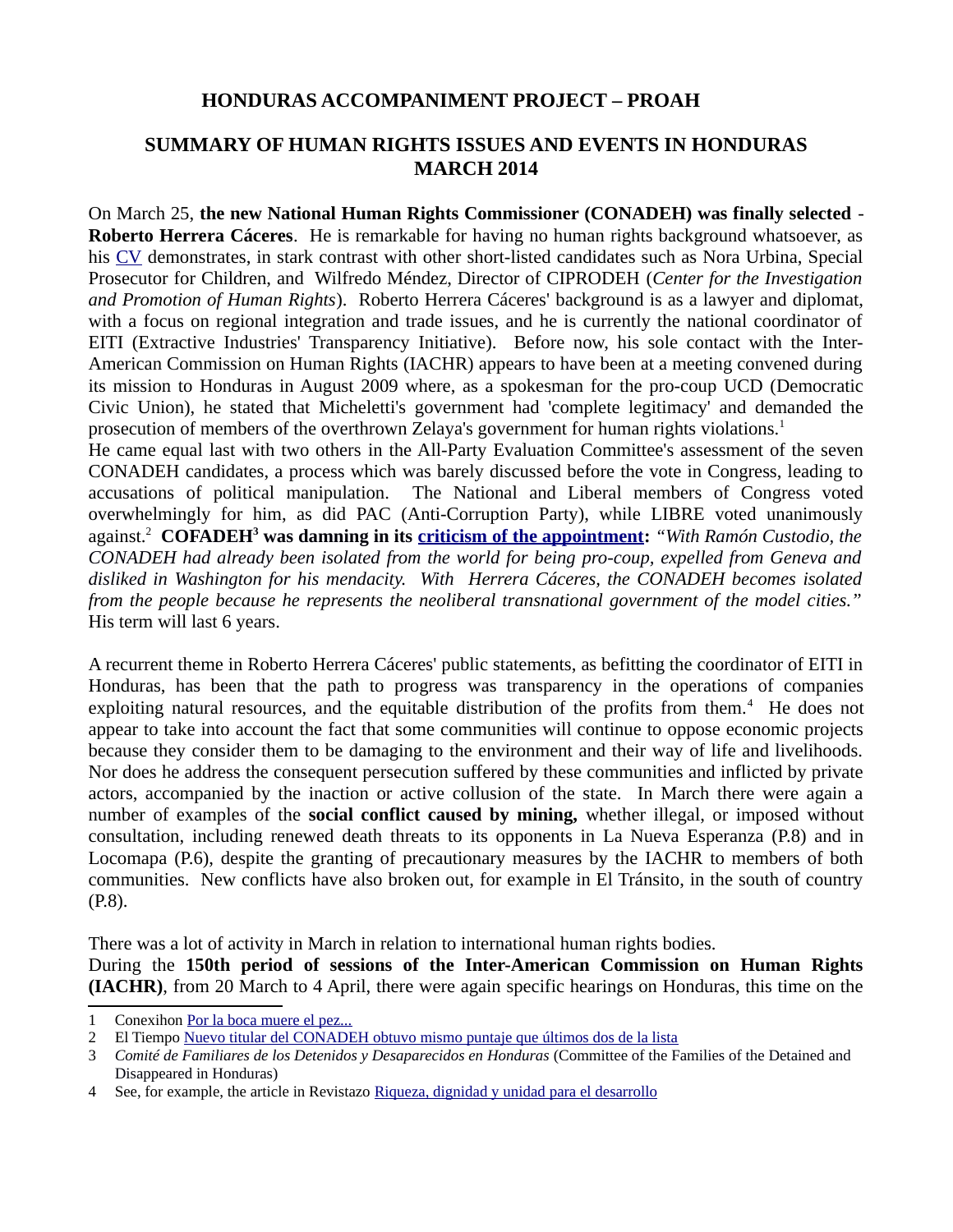democratic rule of law and on the PEN/University of Toronto report [Honduras: Journalism in the](http://webmail.tiscali.co.uk/cp/ps/Mail/ExternalURLProxy?d=tiscali.co.uk&u=jillpowis&url=http://pen-international.us2.list-manage.com/track/click!!u~~9ad2826722a998e8a63b0772f%5E%5Eamp;id~~744d3951ed%5E%5Eamp;e~~0ce62babe2&urlHash=2.8537415986269636E91) [Shadow of Impunity.](http://webmail.tiscali.co.uk/cp/ps/Mail/ExternalURLProxy?d=tiscali.co.uk&u=jillpowis&url=http://pen-international.us2.list-manage.com/track/click!!u~~9ad2826722a998e8a63b0772f%5E%5Eamp;id~~744d3951ed%5E%5Eamp;e~~0ce62babe2&urlHash=2.8537415986269636E91) On the former, the independence of justice operators featured heavily, as in the previous period of sessions, as did the militarization of policing. (See **Annexe** for more details).

Representatives of the Prosecutor's Office of the **International Criminal Court** (ICC) visited Honduras from March 24-28, and reiterated their statement in their [Report on Preliminary Examination](http://www.icc-cpi.int/en_menus/icc/press%20and%20media/press%20releases/Documents/OTP%20Preliminary%20Examinations/OTP%20-%20Report%20%20Preliminary%20Examination%20Activities%202013.PDF) [Activities 2013](http://www.icc-cpi.int/en_menus/icc/press%20and%20media/press%20releases/Documents/OTP%20Preliminary%20Examinations/OTP%20-%20Report%20%20Preliminary%20Examination%20Activities%202013.PDF) that they would continue to gather evidence on the situation in the country post-coup, to establish whether the human rights violations committed were widespread and/or systematic attacks carried out as part of a policy, thereby constituting crimes against humanity and under the ICC's jurisdiction. During their visit, they met with state authorities in private meetings, human rights organizations and victims of human rights violations, and stated that the two main areas of focus were murders of journalists and leaders of social movements, and the situation in the Bajo Aguán. At one of the meetings, the Bajo Aguán Permanent Human Rights Observatory (*Observatorio Permanente de Derechos Humanos del Bajo Aguán*) presented its report on killings in the region (see P.11 for more details), while AJD (Association of Judges for Democracy) spoke of the murders of lawyers – 67 from 2010 to 2013, 97% in impunity.[5](#page-1-0)

Mireya Agüero, the Honduran Foreign Secretary, took advantage of her attendance at the **25th Session of the Human Rights Council** to deliver a letter from President Hernández **asking the UN High Commissioner for Human Rights to establish an office in Honduras**. The High Commissioner undertook to seek funding from member states for this. $6\overline{ }$  $6\overline{ }$ 

The Human Rights Council was also the venue – at a [side event](https://www.frontlinedefenders.org/shrinking-space-for-civil-society) - for the launch, on March 10, of [Front](http://www.frontlinedefenders.org/files/2014_front_line_defenders_annual_report.pdf) [Line Defenders 2014 annual report](http://www.frontlinedefenders.org/files/2014_front_line_defenders_annual_report.pdf) - **'Global Trends in 2013 for Human Rights Defenders'**, in which Honduras featured prominently. Of the 26 cases of murders of human rights defenders worldwide in 2013 documented by the organization and commemorated at the beginning of its report, 4 were Honduran, all indigenous people killed for their peaceful opposition to economic projects – mining and a hydroelectric scheme - [the three Tolupans of Locomapa](http://hondurasaccompanimentproject.wordpress.com/2013/08/27/mining-three-members-of-tolupan-indigenous-group-murdered-in-yoro/) and [Tomás García](http://www.soaw.org/about-us/equipo-sur/263-stories-from-honduras/4129-tomasgarcia) of COPINH. In the section on the Americas, Honduras features in almost every category of violation or victim mentioned, and is the case study for the region, which details the dramatic deterioration in the situation for human rights defenders since the coup.

## **MURDERS AND EXTRAJUDICIAL EXECUTIONS OF CHILDREN AND YOUNG PEOPLE**

A report by the international NGO, **Casa Alianza**, received extensive media coverage as well as generating political controversy. According to the report<sup>[7](#page-1-2)</sup> [8](#page-1-3)4 children and young people<sup>8</sup> died **violently during the first month of Juan Orlando Hernández's presidency**. This represented an increase of 6.3% over February 2013, when 79 young people were killed. Guadalupe Ruelas, Casa Alianza's director in Honduras, stated that it was suspected that there was a **pattern of social cleansing** in which the state could be implicated, as soldiers and police were seen in the area before the killings of young people took place. The director also stated that **in some cases the youths were the victims of criminal gangs** which had used them as hitmen, drug mules or 'war tax' collectors and then killed them when they were no longer needed. $9$ 

According to the report by Casa Alianza, **9,198 children and young people have been killed in**

<span id="page-1-0"></span><sup>5</sup> Defensoresenlinea [Honduras sigue en una fase de evaluación sobre crímenes de lesa humanidad afirma la CPI](http://www.defensoresenlinea.com/cms/index.php?option=com_content&view=article&id=3049:honduras-sigue-en-una-fase-de-evaluacion-sobre-crimenes-de-lesa-humanidad-afirma-la-cpi&catid=37:mem-y-imp&Itemid=150) 

<span id="page-1-1"></span><sup>6</sup> Proceso Digital [Según Alta Comisionada de Naciones Unidas para los Derechos Humanos "Honduras es un ejemplo a](http://proceso.hn/2014/03/07/Nacionales/Seg.C.BAn/83263.html)  [seguir"](http://proceso.hn/2014/03/07/Nacionales/Seg.C.BAn/83263.html)

<span id="page-1-2"></span><sup>7</sup> Report on the Situation on the Rights of Children and Young People for February 2014. Not available on-line as at April 13.

<span id="page-1-3"></span><sup>8</sup> Defined as under 23 years of age.

<span id="page-1-4"></span><sup>9</sup> El Tiempo [Honduras: ONU denuncia ejecución de 84 niños y jóvenes](http://www.tiempo.hn/portada/noticias/honduras-onu-denuncia-ejecucion-de-84-ninos-y-jovenes-en-primer-mes-de-nuevo-gobierno)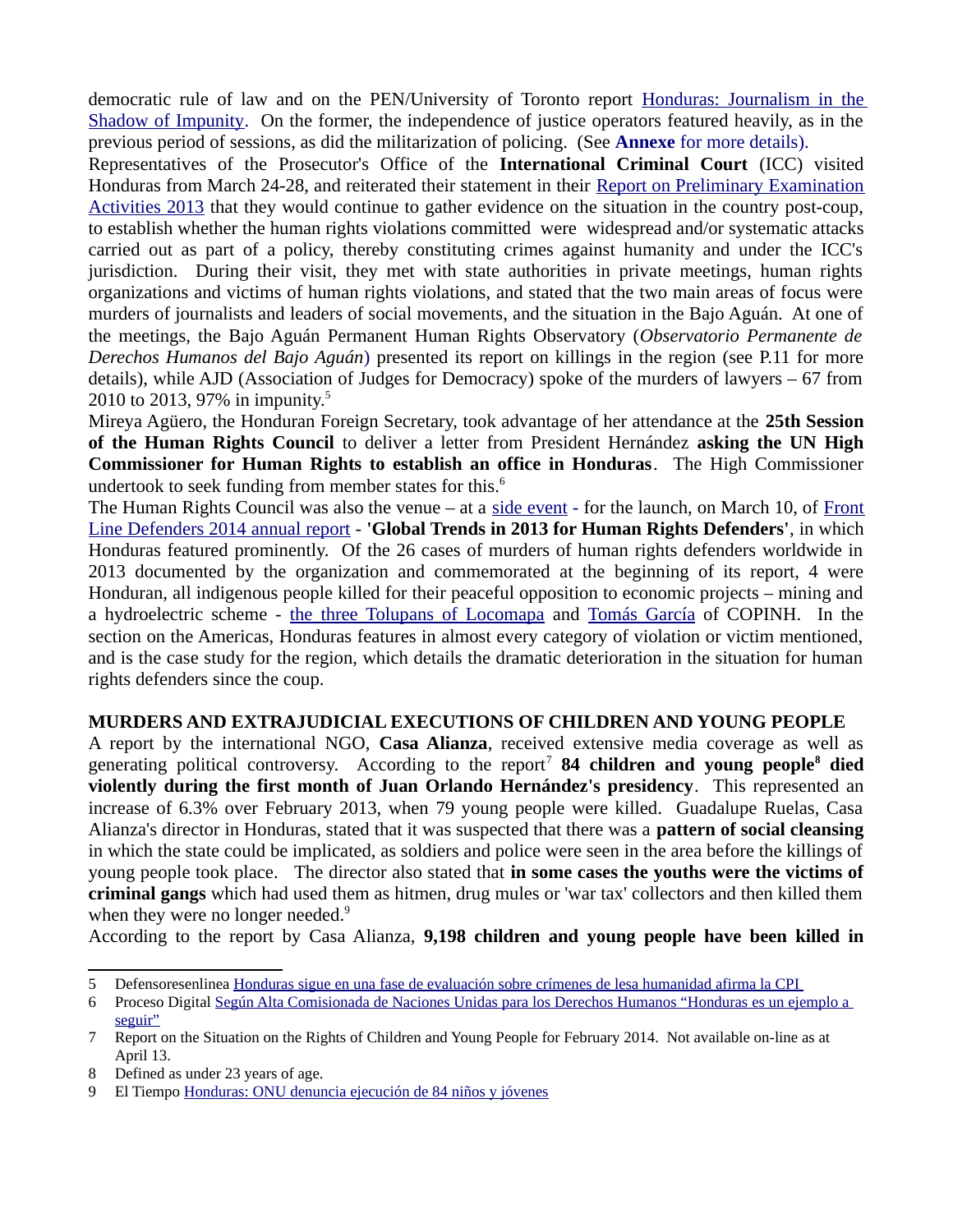**Honduras since 1998**, with Porfirio Lobo's presidency yielding by far the highest number - 3,891 – thereby accounting for 40% of all murders of young people committed over the last 16 years.<sup>[10](#page-2-0)</sup> The average number of such killings a month under each presidency is as follows - Carlos Flores (1998- 2002) – 21.2; Ricardo Maduro (2002-2006) – 41.2; Manuel Zelaya (2006 - June 2009) – 43.4; Robert Micheletti (July 2009 – January 2010) – 63.9; Porfirio Lobo (February 2010 – December 2013) – 80.7.[11](#page-2-1)

According to **Casa Alianza's** [report for December 2013](http://www.scribd.com/doc/204973119/Informe-Mensual-Diciembre-2013-Casa-Alianza-Honduras) (the latest available on-line as of April 13), where only 9% of the perpetrators were identified in that month, 3% of the murders had been committed by the police, 5% by relatives or other people known to the victim, and 1% by *maras*.

As a result of Casa Alianza's report, **Arturo Corrales, Minister of Security** has been asked to appear before the Congressional Security Committee and senior party members in a session which will be closed, apparently for security reasons. $^{12}$  $^{12}$  $^{12}$ 

In a television interview, **Juan Orlando Hernández** claimed that the allegations of social cleansing were a smear invented by the LIBRE supporters in the media, on Channel 36 and Radio Globo, <sup>[13](#page-2-3)</sup> while the Nationalist congressman **Oscar Álvarez** accused Casa Alianza of 'playing the game of the criminals', who were executing young people in order to provoke criticisms of the government's security policy.<sup>[14](#page-2-4)</sup> (This rather perverse claim, that any increase in killings of particular groups is a mark of the success of the government's security policy – as criminals regard it as a threat – rather than of its failure, was repeated by Juan Orlando Hernández in his comments on the murder of two lawyers on the same day  $-$  see P.12). However, only last year, in May, a [report by Associated Press](http://news.yahoo.com/ap-impact-honduran-police-accused-death-squads-235203072.html) presented disturbing evidence of police death squads, formed to 'liquidate' youths suspected of being members of *maras.*

Oscar Álvarez would also have been aware that **there is nothing new in the allegations of state involvement in social cleansing**, having not only been Minister of Security for part of Porfiro Lobo's presidency, but also from January 2002 to November 2005 under President Ricardo Maduro, the architect of the notorious *mano dura* ('iron fist') policy.

The situation had become so serious that even by the early 2000s, the **UN Special Rapporteur on extrajudicial, summary or arbitrary executions** had issued a [report](http://daccess-dds-ny.un.org/doc/UNDOC/GEN/G02/140/28/PDF/G0214028.pdf?OpenElement) following a country visit (in 2001); Leo Valladares, the then **CONADEH** Commissioner had written his own in-depth report (2002)[15](#page-2-5) and in 2003, **Amnesty International** had published [Honduras: Zero Tolerance … for](http://www.amnesty.org/en/library/asset/AMR37/001/2003/en/06d64a73-d752-11dd-b024-21932cd2170d/amr370012003en.pdf) [impunity](http://www.amnesty.org/en/library/asset/AMR37/001/2003/en/06d64a73-d752-11dd-b024-21932cd2170d/amr370012003en.pdf) on extrajudicial executions and murders of children and young people since 1998. This, using Casa Alianza figures, had shown the alarming and relentless rise in such killings over just five years, from 97 in 1998 to 556 in 2002. (It was during this period that Juan Carlos Bonilla, appointed as Chief of Police by Porfirio Lobo, was allegedly part of a death squad which killed suspected criminals, including minors. $^{16}$  $^{16}$  $^{16}$ )

At that time, **Amnesty's report** put the percentage of cases involving members of the security forces and other people acting with the implicit consent of the authorities at 22%, and 13% within the context of gang or *mara* warfare. The **UN Special Rapporteur** concluded that it was **'**abundantly clear that

<span id="page-2-0"></span><sup>10</sup> El Tiempo [Honduras: ONU denuncia ejecución de 84 niños y jóvenes](http://www.tiempo.hn/portada/noticias/honduras-onu-denuncia-ejecucion-de-84-ninos-y-jovenes-en-primer-mes-de-nuevo-gobierno)

<span id="page-2-1"></span><sup>11</sup> Casa Alianza [R eport on the Situation on the Rights of Children and Young People for December 2013.](http://www.scribd.com/doc/204973119/Informe-Mensual-Diciembre-2013-Casa-Alianza-Honduras) The entry for Porfirio Lobo (February 2010 to December 2013 represents the period for which figures are available rather than of his presidency.

<span id="page-2-2"></span><sup>12</sup> La Tribuna [CN cita al ministro de Seguridad sobre denuncia de Casa Alianza](http://www.latribuna.hn/2014/03/28/cn-cita-al-ministro-de-seguridad-sobre-denuncia-de-casa-alianza/)

<span id="page-2-3"></span><sup>13</sup> Conexihon [JOH acusa a medios de comunicación de inculpar a su gobierno por muerte de jóvenes](http://conexihon.info/site/noticia/libertad-de-expresi%C3%B3n/joh-acusa-medios-de-comunicaci%C3%B3n-de-inculpar-su-gobierno-por-muerte-de)

<span id="page-2-4"></span><sup>14</sup> El Tiempo ["Casa Alianza sigue juego a delincuencia", dice Óscar Álvarez](http://www.tiempo.hn/portada/noticias/%E2%80%9Ccasa-alianza-sigue-juego-a-delincuencia)

<span id="page-2-5"></span><sup>15</sup> Leo Valladares, *Informe Preliminar sobre ejecuciones extrajudiciales de niños, niñas y adolescentes*, January 2002 (referred to in Amnesty International's report but not apparently available on-line)

<span id="page-2-6"></span><sup>16</sup> CEPR (Center for Economic and Policy Research) [Police Death Squads in Honduras Then and Now](http://www.cepr.net/index.php/blogs/the-americas-blog/police-death-squads-in-honduras-then-and-now)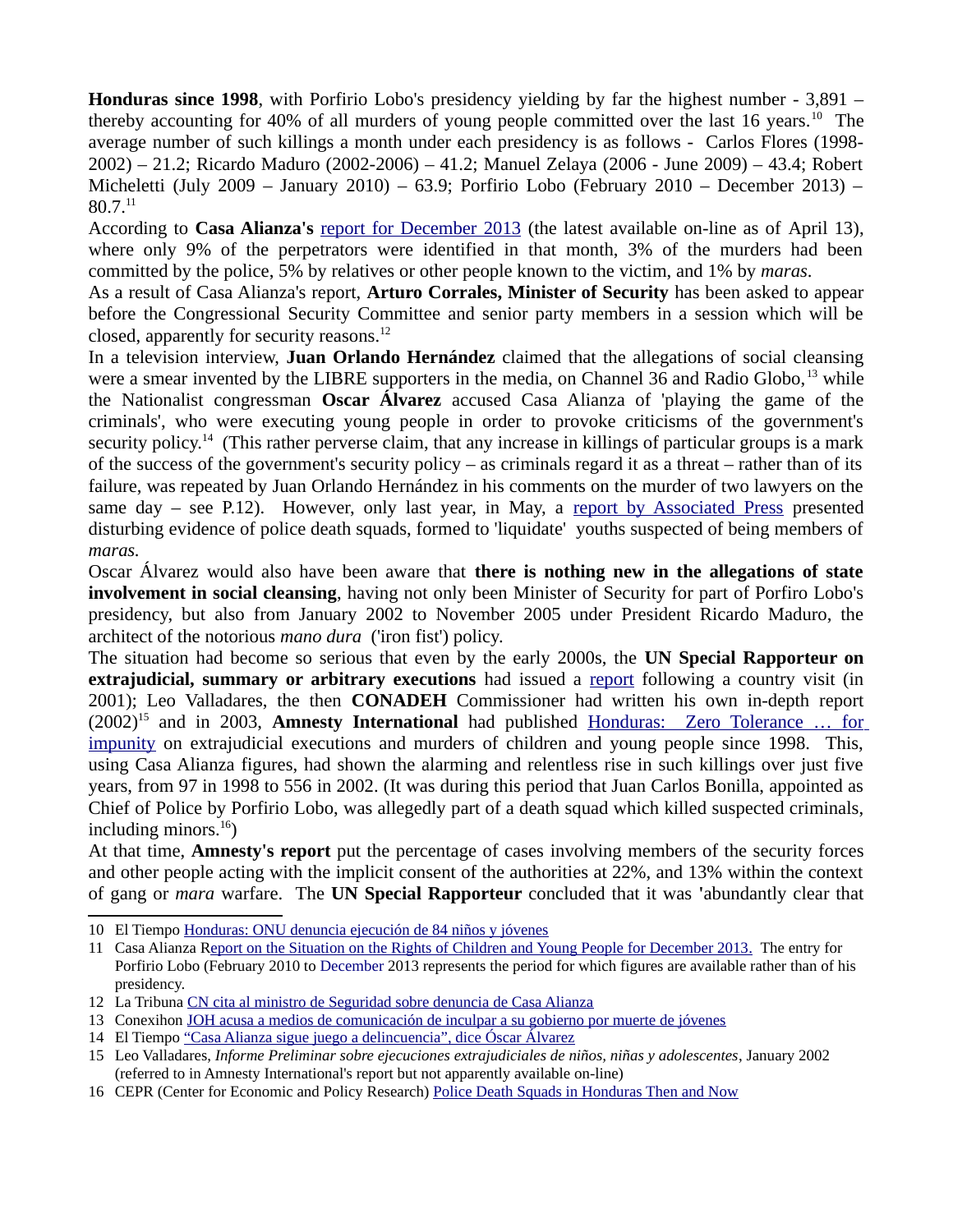children have been killed in Honduras by members of the security forces' and that 'action taken so far by the Government has not delivered a clear message to the police that they will be brought to justice for abuse of authority or for human rights violations.'

This last statement was borne out by **the treatment of Sub-Commissioner María Luisa Borjas**, Head of the Internal Affairs Unit of the National Police, who reported in September 2002 that members of the Ministry of Security and National Police had been involved in at least 20 extrajudicial executions of children and youths in Honduras. Immediately afterwards, she began to receive death threats and was suspended two months later. $17$ 

From then until now, the issue of the killings of children and young people to some degree seemed to have fallen off the radar, possibly because the figures have become swamped by the surge of other statistics on violence in Honduras, particularly since the coup. Current statistics on killings of children and youths dwarf those that were found so alarming from 1998 (97) to 2002 (556) – **the figure for 2013 was 1,013,** itself an increase of 102 cases over the previous year.

## **POLICE REFORM**

Meanwhile, the two major bodies tasked with police reform - the **CRSP** (the Public Security Reform Commission) and the **DIECP** (Police Personnel Investigation and Assessment Directorate) – have been abolished by Congress. Both were created in the wake of the murders by police of two young men, the son of UNAH's<sup>[18](#page-3-1)</sup> rector and his friend, in late 2011, which exposed the corrupt and homicidal nature of much of the police force.

#### **CRSP**

The **CRSP** was abolished on January 20, after two years of operation. Its mandate was to design and plan public security measures, and covered not only the police, but also the Public Prosecution Service (*Fiscalía*) and the judiciary. Its members were Matías Funez, university lecturer; Víctor Meza, Minister of Governance and Justice in Manuel Zelaya's government; Omar Casco, former Rector of the UNAH; Adam Blackwell, Canadian, Secretary for the Secretariat for Multidimensional Security at the Organization of American States (OAS), and General Aquiles Blú, formerly of the Chilean Carabineros.

On 4 March, **Matías Funez** gave [an interview to Conexihon](http://conexihon.hn/site/noticia/transparencia-y-corrupci%C3%B3n/mat%C3%ADas-f%C3%BAnez-%E2%80%9Caqu%C3%AD-no-hay-un-sistema-de-seguridad) in which he stated that the Commissioners had been expecting the CRSP to be abolished, as **its proposal for Community Police ran directly counter to the policy of the militarization of public security** promoted by Juan Orlando Hernández. The CRSP had expressed to him their concern at the failure of military police in other countries, and its role in increasing human rights violations, and had written a [letter](http://crsp.hn/images/Oficio_313_ST_CRSP-Comisi%C3%B3n_de_Seguridad_del_CN.pdf) to Congress in November 2013 objecting to the amendment to the Constitution granting PMOP (Public Order Military Police) civilian policing functions. During its life, the CRSP submitted a range of proposals and initiatives to the President and Congress, all of which were ignored, most pointedly the **National Pact for Security** (*Pacto Nacional por la Seguridad*), under which the presidential candidates committed themselves to a holistic approach to policing if they gained office, including community police and preventive measures. Juan Orlando Hernández was the only candidate not to sign it.

## **DIECP**

The decree abolishing the Police Personnel Investigation and Assessment Directorate (DIECP) was adopted on March 7, but the DIECP will continue until its replacement, variously called the

<span id="page-3-0"></span><sup>17</sup> Amnesty International [Honduras: Zero Tolerance … for impunity](http://www.amnesty.org/en/library/asset/AMR37/001/2003/en/06d64a73-d752-11dd-b024-21932cd2170d/amr370012003en.pdf)

<span id="page-3-1"></span><sup>18</sup> National Autonomous University of Honduras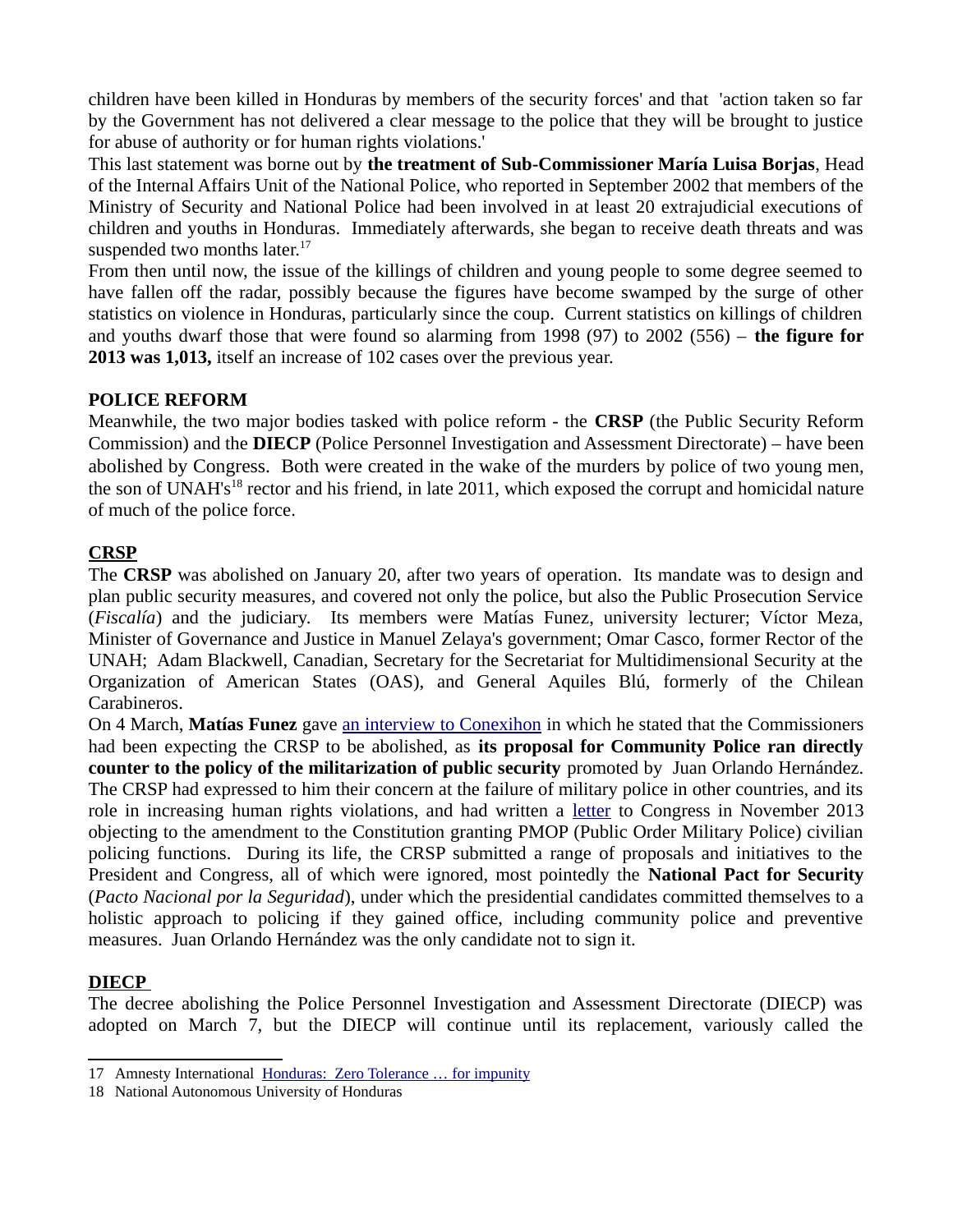Supervisory Body for Trustworthiness Tests (*Superintendencia de Pruebas de Confianza)* and the IEC (Trustworthiness Assessment Institute), is set up. While the DIECP's mandate was to subject police officers to trustworthiness tests, t**he successor body will have powers to extend the tests** to judges, public prosecutors, members of the armed forces and other officials. The tests may be toxicological, psychometric, lie detectors or the investigation of assets (already used), as well as 'any other mechanism considered appropriate'.<sup>[19](#page-4-0)</sup>

The **APJ (Alliance for Peace and Justice)[20](#page-4-1)** called a press conference to present the findings of its study into the clean-up of the police force, which concluded that the two years that the DIECP had been in operation had not yielded any proper results. For example, in the second half of 2012, **290 out of 422 police officers (60%) failed the tests, but only 27 were dismissed** and, despite having been found to be corrupt, they either received honorable discharges or were suspended on full pay. Furthermore, the few dismissed had been low- or middle-ranking, rather than senior officers, suggesting a 'lack of independence or will on the part of the authorities responsible for carrying out the clean-up'.[21](#page-4-2) The **AJP also expressed disquiet at the dismissal of 161 officers from the DNIC** (National Criminal Investigation Directorate) last December and January, some of whom had already passed trustworthiness tests and were considered to be dedicated officers, while in January 35 highranking officers were given honorable discharges despite some of them having failed the lie detection tests and being investigated for corruption. One of the AJP's main recommendations was for greater coordination between the various bodies responsible for police reform.<sup>[22](#page-4-3)</sup>

#### **POLICE COMMANDING BRUTAL CRACKDOWN FOUND NOT GUILTY**

On March 12, the Criminal Appeal Court in San Pedro Sula dismissed the case against two (then) Deputy Police Commissioners, **Héctor Iván Mejía Velásquez** and **Daniel Omar Matamoros Ávila**, accused of failure to fulfil the duties of state officials, illegal detention, causing minor injuries, and damages.The charges were brought after they commanded a brutal crackdown of a peaceful demonstration in the city on September 15, 2010 organized by the National Resistance Front against the Coup as an alternative to the official independence celebrations. Police fired water cannon and tear gas at the protesters, violently beat them with batons, trashed the equipment of the music group Café Guancasco, and raided Radio Uno's premises and beat up the protesters seeking refuge there, after breaking windows and firing tear gas at them. At least five people were hospitalized and 37 arrested, three of them minors, and Efrain Lopez**,** a lottery vendor who was not taking part in the demonstration, died from tear gas inhalation.<sup>[23](#page-4-4)</sup>

Despite the seriousness of the charges against the police commanders, neither was suspended. Far from it - Héctor Mejía was promoted to Commissioner, as Chief of the Preventive Police, and then, in December, as Head of Police Training,  $24$  while Daniel Omar Matamoros Ávila kept his rank and was appointed Head of Security at the Ministry of Security, despite also being one of the first police officers to fail the trustworthiness tests introduced by the DIECP.<sup>[25](#page-4-6)</sup>

MADJ (Broad Movement for Dignity and Justice) and the Northern Region Human Rights Coalition

- <span id="page-4-2"></span>21 AJP Press Release [Depuracion de la Policía: Dos Años Sin Verdaderos Resultados](http://pazyjusticiahonduras.com/phocadownload/comunicados/comunicado%20depuracion%20apj%203-26-14.pdf)
- <span id="page-4-3"></span>22 AJP Presentation [Depuración de la Policia: Dos Años Sin Verdaderos Resultados](http://pazyjusticiahonduras.com/phocadownload/Presentaciones/presentacin%20informe%20de%20depuracion26032014.pdf)
- <span id="page-4-4"></span>23 MADJ Press Release via [http://www.hondurastierralibre.com](http://www.hondurastierralibre.com/) [Honduras: En el marco de cuestionada elección del](http://www.hondurastierralibre.com/2014/03/honduras-en-el-marco-de-cuestionada.html)  [CONADEH: Tribunales favorecen con más impunidad a oficiales de policía violadores de Derechos Humanos.](http://www.hondurastierralibre.com/2014/03/honduras-en-el-marco-de-cuestionada.html) and Commission of Truth Report [The Voice of Greatest Authority is that of the Victims](http://friendshipamericas.org/sites/default/files/report_cdv_honduras_english.pdf) (P.154).
- <span id="page-4-5"></span>24 El Heraldo [Presidente de Honduras juramenta a la nueva cúpula policial y militar](http://www.elheraldo.hn/Secciones-Principales/Pais/Presidente-de-Honduras-juramenta-a-la-nueva-cupula-policial-y-militar)
- <span id="page-4-6"></span>25 El Heraldo [Oficiales que no aprobaron pruebas de confianza continúan en la Policía](http://www.elheraldo.hn/Secciones-Principales/Pais/Oficiales-que-no-aprobaron-pruebas-de-confianza-continuan-en-la-Policia)

<span id="page-4-0"></span><sup>19</sup> Proceso Digital [Congreso eliminó la DIECP y crea Superintendencia con poderes ampliados](http://www.proceso.hn/2014/03/07/Nacionales/Congreso.elimin.C/83292.html)

<span id="page-4-1"></span><sup>20</sup> [AJP](http://www.pazyjusticiahonduras.com/) is a coalition including NGOs, trade unions, church organizations, and the UNAH whose aim is to ensure that 'the reform of the system of public security and justice is carried out effectively'. It includes Julieta Castellanos, rector of the UNAH, whose son was murdered by the police.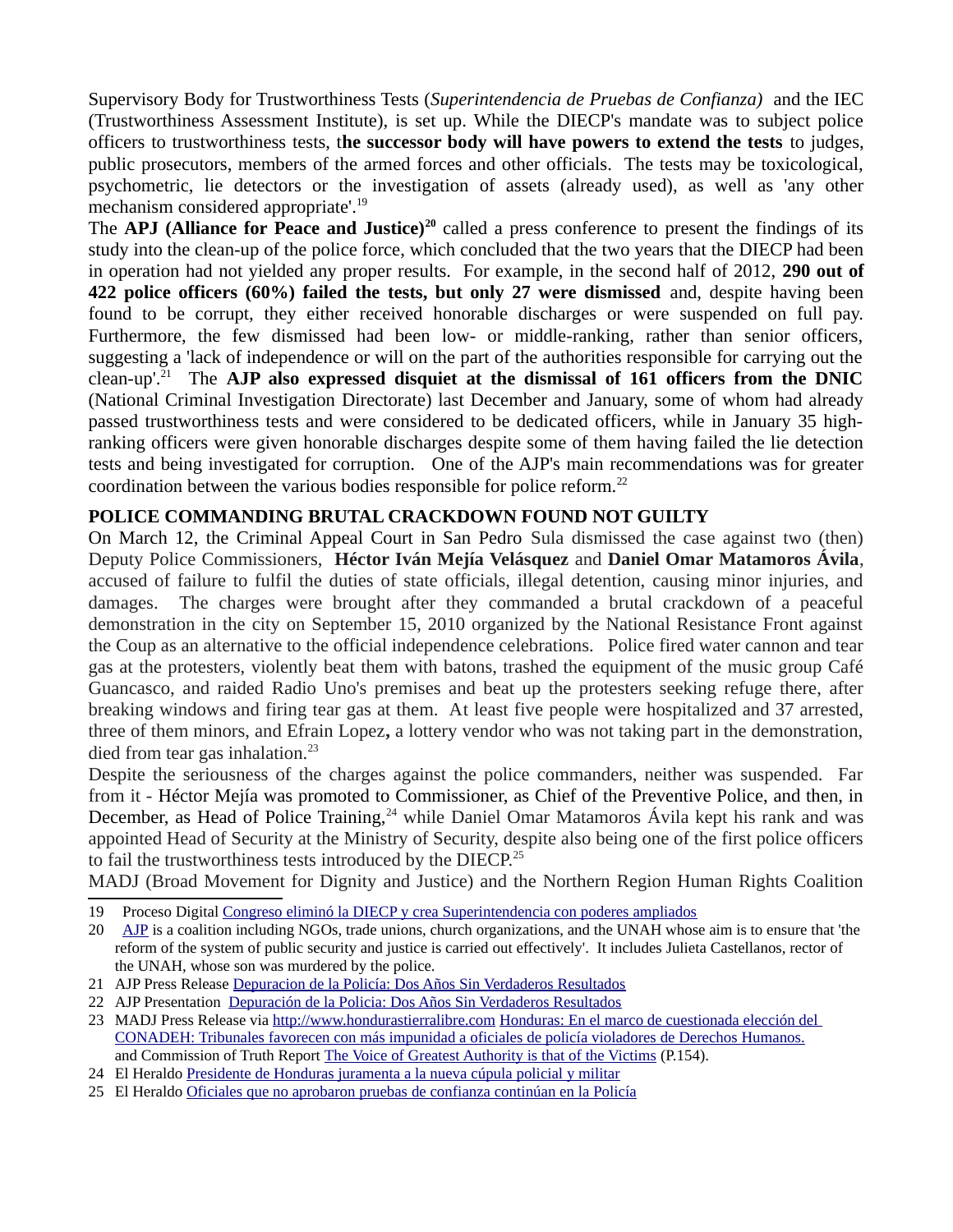(*Convergencia por los Derechos Humanos de la Zona Norte*) which brought the charges, regard the ruling as yet another example of endemic corruption and impunity and have vowed to pursue the case in the domestic and international courts.<sup>[26](#page-5-0)</sup>

#### **ARREST OF PRIEST IN LEMPIRA: ALLEGATIONS OF POLICE BRUTALITY**

Bonifacio Alvarado Quintero,<sup>[27](#page-5-1)</sup> a Catholic parish priest based in Tomalá, Lempira, has reported that, on March 24, while he was driving his car, he was pursued and fired upon about 15 times by police in a patrol car. When he stopped he was beaten up and handcuffed by the three policemen, who accused him of being a drug-trafficker, and took him to the police station in Guarita. As a result of the incident, the mayors of the department demanded a meeting with Óscar Núñez, the police chief of Lempira, while the National Chief of Police, Ramón Sabillón, has demanded a report from him and the DIECP has opened an investigation into the case.<sup>[28](#page-5-2)</sup> In response, Óscar Núñez accused the priest of inciting the people of Tomalá to burn down the police station at Guarita following the incident, stated that he was carrying 8 bags of money at the time of his arrest (which the priest said was church collection money), and claimed that at no time was the priest ill-treated. (Newspaper photos show bruising which Bonifacio Alvarado states is from his detention by the police.) According to Óscar Núñez, the police were not aware of the priest's identity as they had only been stationed at Guarita for two days.<sup>[29](#page-5-3)</sup> Bonifacio Alvarado has been the parish priest at Tomalá since 2000, and has gained a reputation for his

support of the poor population, which is mainly Lenca. $30$ 

## **INDIGENOUS PEOPLE: BILINGUAL EDUCATION**

One apparently positive amendment to the Education Act is to provide indigenous children with bilingual inter-cultural education. The languages involved will include Pech, Tawaka, Chortí, Lenca, Garifuna, and Tolupán, and 308 places have been made available for teachers.<sup>[31](#page-5-5)</sup> The provision of such education as a means of combating structural discrimination was one of the recommendations of CERD (UN Committee on the Eradication of Racial Discrimination) in its [observations on Honduras](http://tbinternet.ohchr.org/_layouts/treatybodyexternal/Download.aspx?symbolno=CERD/C/HND/CO/1-5&Lang=en) issued in February. So far, no indigenous organization, including the two of the most prominent - COPINH and OFRANEH - appear to have commented on the initiative.

#### **MINING: TOLUPANS OF LOCOMAPA CONTINUE TO RECEIVE THREATS**

Members of the Tolupan indigenous in Locomapa have once again been the targets of threats, **despite being granted precautionary measures by the IACHR**. As reported in our [summary for October to](http://hondurasaccompanimentproject.wordpress.com/2014/02/03/summary-of-human-rights-issues-and-events-in-honduras-october-november-december-2013/) [December 2013,](http://hondurasaccompanimentproject.wordpress.com/2014/02/03/summary-of-human-rights-issues-and-events-in-honduras-october-november-december-2013/) a total of 38 Tolupans – 18 members of MADJ and their families – had been granted the measures, $32$  on December 19, due to the threats that they have received for their peaceful opposition to illegal logging and antinomy mining. This followed the murder of three Tolupans, on August 25, 2013, at a roadblock in Locomapa, Yoro, which the community had set up to prevent the passage of logging and mining vehicles.

<span id="page-5-0"></span><sup>26</sup> MADJ Press Release [Honduras: En el marco de cuestionada elección del CONADEH: Tribunales favorecen con más](http://www.hondurastierralibre.com/2014/03/honduras-en-el-marco-de-cuestionada.html)  [impunidad a oficiales de policía violadores de Derechos Humanos.](http://www.hondurastierralibre.com/2014/03/honduras-en-el-marco-de-cuestionada.html)

<span id="page-5-1"></span><sup>27</sup> In some articles his name is mistakenly given as Bonifacio Arévalo Quintero.

<span id="page-5-2"></span><sup>28</sup> El Heraldo [Policías abrieron fuego contra sacerdote;](http://www.elheraldo.hn/Secciones-Principales/Pais/Policias-abrieron-fuego-contra-sacerdote) DIECP La DIECP investiga denuncia de abuso policial contra [sacerdote;](http://www.diecp.hn/index.php?option=com_content&view=article&id=358:la-diecp-investiga-denuncia-de-abuso-policial-contra-sacerdote&catid=9:uncategorised&Itemid=435) La Prensa [Sacerdote hondureño denuncia a policías por golpiza y torturas](http://www.laprensa.hn/mobile/msucesos/630784-274/sacerdote-hondureno-denuncia-a-policias-por-golpiza-y-torturas)

<span id="page-5-3"></span><sup>29</sup> El Heraldo [Acusan a sacerdote de incitar a violencia contra la Policía](http://www.elheraldo.hn/Secciones-Principales/Sucesos/Acusan-a-sacerdote-de-incitar-a-violencia-contra-la-Policia)

<span id="page-5-4"></span><sup>30</sup> Semanario FIDES [Navidad de los Pobres](http://semanariofides.com/2009/12/24/navidad-de-los-pobres/)

<span id="page-5-5"></span><sup>31</sup> [Www.ultimahora.hn](http://Www.ultimahora.hn/) [Distintas lenguas indígenas serán enseñadas en centros educativos](http://www.ultimahora.hn/node/15964)

<span id="page-5-6"></span><sup>32</sup> IACHR precautionary measures [– PM 416/13 of December 19, 2013 – 18 members of the Movimiento Amplio por la](http://www.oas.org/es/cidh/decisiones/cautelares.asp)  [Dignidad y la Justicia \(MADJ\) and their Families, Honduras](http://www.oas.org/es/cidh/decisiones/cautelares.asp) (in Spanish only)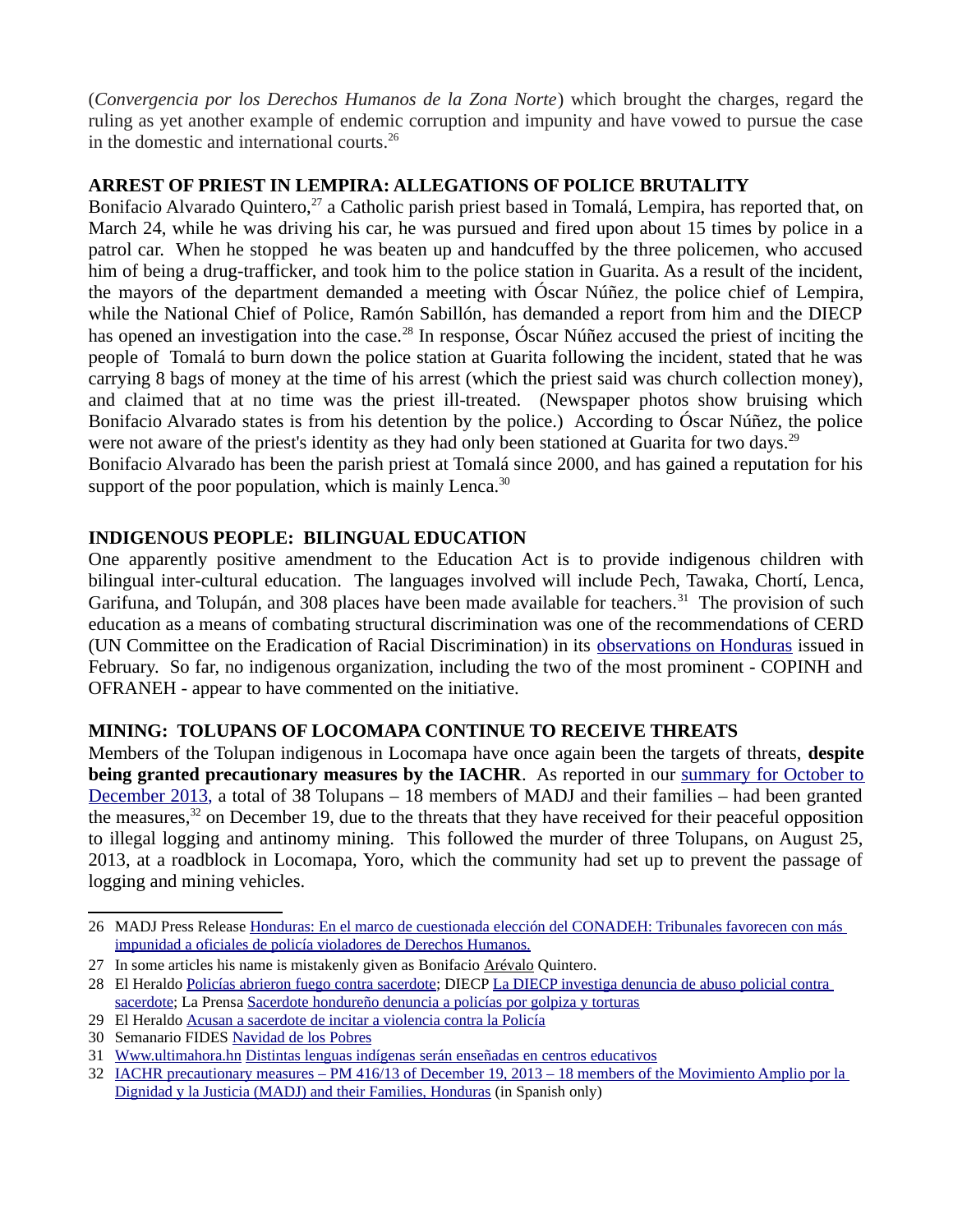Seven of the eight Tolupans who were forced to flee Locomapa after the murders had returned amid great fanfare on February 22, with a welcoming ceremony, following an undertaking by the state authorities to enforce the precautionary measures, which included their forming a special commission to accompany the returnees.[33](#page-6-0) However, **one of those who returned was forced to leave again the very next day** with some of his family, for fear of his life and those of his children.

On March 27, Selvin Fúnez Matute, one of the killers, approached one of the members of MADJ and warned that if he continued to hear them making declarations on Radio Progreso, they would be dragged out of their houses and their tongues cut out. The warning was directed particularly at three of the MADJ members who had returned and the father of another.[34](#page-6-1) **Both killers – Selvin Fúnez Matute and Carlos Matute ('Los Matute') - continue at large** despite being subject to arrest warrants, and that threat is just one in a series directed at members of MADJ since they returned to their communities. PROAH visited the region twice in March, and heard disturbing testimony, including that 'Los Matute' fire their guns outside the homes of opponents to mining, and warn people that they will be killed if they tell the police. Despite these threats, some people have phoned the police station at Locomapa, only to be told that the police officers themselves are afraid of 'Los Matute', and that they do not have the staff or the transport to pursue them.

When **PROAH members visited the police station** on March 19 to inquire about the measures the police had taken to enforce the precautionary measures, the police claimed not to have received phone calls from members of the community asking them to arrest 'Los Matute', and appeared not to believe that they had received threats. The police also said that to make any arrests, they needed a patrol car and back-up from the police station in Yoro, as 'Los Matute' were highly dangerous and the police's lives were at risk. (**The community think that the police are colluding with the killers** – despite the apparent danger, the police have been seen traveling to the killers' community, but then have claimed each time that the killers were not there). Typically, the police appeared to have no idea what precautionary measures were when the PROAH observers mentioned them, and assumed that they were referring to alternative measures to imprisonment, which became clear when they said that the measures had nothing to do with them – "it was the individual's responsibility to turn up at the courthouse to sign"(!).

On March 23, PROAH accompanied members of MADJ from the community to the police station while they filed a formal complaint about all the threats they had received – that way there could be no excuse for the police pleading ignorance.

## **MINING: El NEGRITO MUNICIPALITY DECLARES ITSELF A MINING-FREE ZONE**

On March 28, the municipality of El Negrito, Yoro, **another Tolupan region**, declared itself a miningfree zone. The decision was taken in a *cabildo abierto* (open council meeting) at the request of over 50 communities because, according to the mayor, Delvin Salgado, they had seen the disastrous consequences of mining in other places, such as the Siria Valley and San Andrés, Copán. Through it, the communities expressed their **clear opposition to the three mining concessions already approved** – two for gold and one for coal – and **they also agreed on a 10-year ban on logging.** This follows the decision by the ICF (Institute for Woodland Conservation) to authorize extensive logging in the area.<sup>[35](#page-6-2)</sup> The *cabildo* was marked by a **march of around 10,000 people**. [36](#page-6-3)

<span id="page-6-0"></span><sup>33</sup> ERIC and Radio Progreso Tolupanes retornan a sus tierras con promesa de seguridad del Estado hondureño; Hondudiario [SJDH integra Comisión para que Tolupanes regresen a sus territorios](http://www.hondudiario.com/?q=node/7134)

<span id="page-6-1"></span><sup>34</sup> Sandra Cuffe, [www.alainet.org](http://www.alainet.org/) [Tolupan land defenders subject to more threats in Honduras](http://www.alainet.org/active/72712&lang=es)

<span id="page-6-2"></span><sup>35</sup> ERIC and Radio Progreso [El Negrito: primer municipio libre explotación minera](http://www.radioprogresohn.net/index.php/comunicaciones/noticias/item/821-el-negrito-el-primer-municipio-libre-explotaci%C3%B3n-minera)

<span id="page-6-3"></span><sup>36</sup> La Tribuna [Miles de habitantes salen a protestar contra las mineras](http://www.latribuna.hn/2014/03/29/miles-de-habitantes-salen-a-protestar-contra-las-mineras/)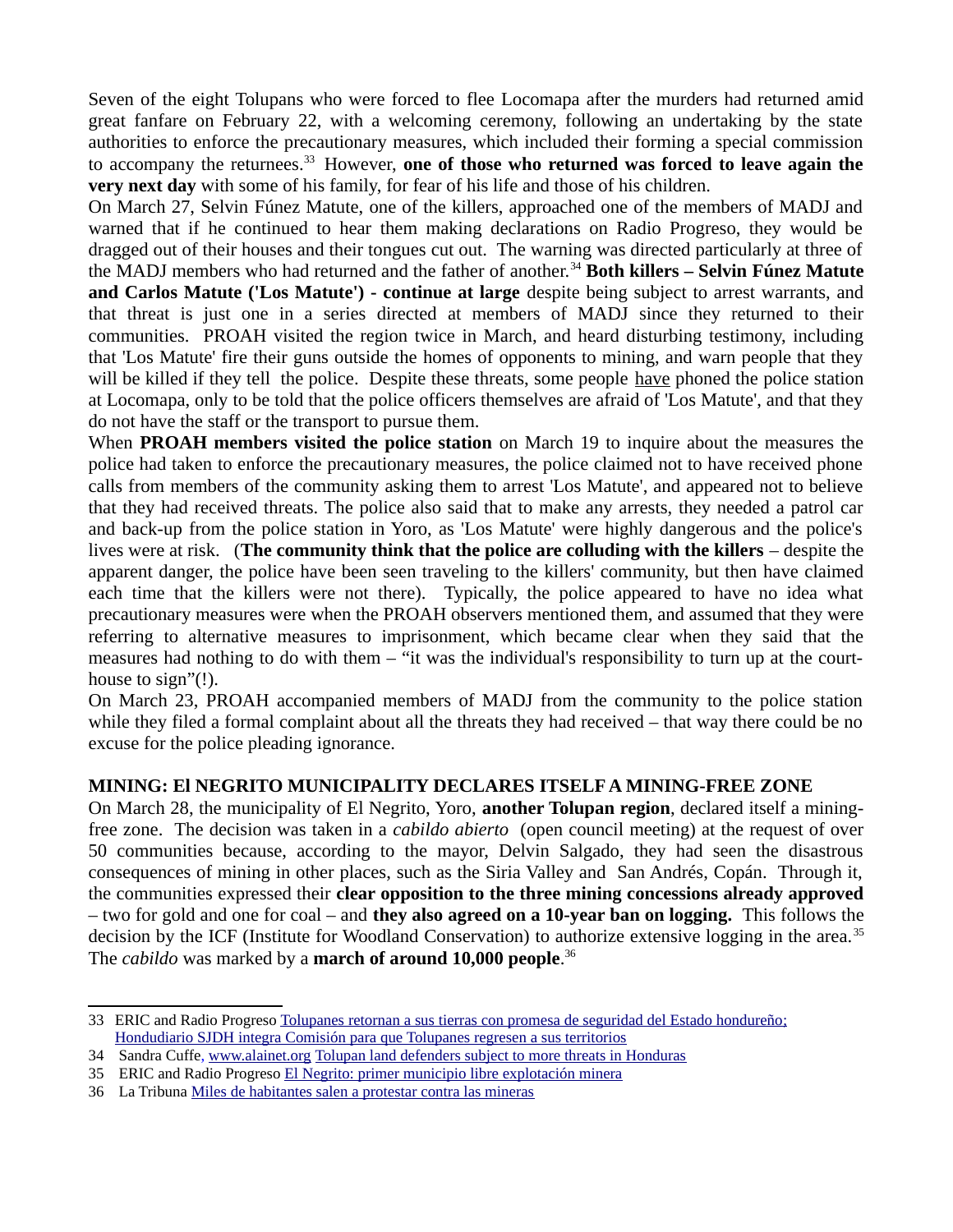#### **MINING: LA NUEVA ESPERANZA**

There was some further good news following the arrest on February 28,<sup>[37](#page-7-0)</sup> of **Wilfredo Funes, the foreman of Minerales Victoria's exploration works in La Nueva Esperanza,** as it has been ruled that he should remain in preventive detention pending a judgment on his case.<sup>[38](#page-7-1)</sup> This is a positive step because, as well as being the ring-leader of the abduction of PROAH observers on July 25, 2013 (see our [summary for July-September 2013\)](http://www.friendshipamericas.org/sites/default/files/130110Tri-monthlyFinal_0.pdf), he was also responsible, directly or indirectly, for many acts of intimidation against the villagers and their supporters for their peaceful opposition to mining exploration. He had continued to live in the community in Tela municipality, Atlántida, for 6 months after the abduction, threatening its members, to such an extent that they had been granted precautionary measures by the IACHR on December 24.<sup>[39](#page-7-2)</sup> He had threatened the villagers that they would suffer the consequences if the arrest warrant was enforced.

The **initial hearing** on the case took place in Tela on March 5. PROAH was present with COFADEH, the legal representative of the two PROAH observers which, along with MADJ and the Public Prosecution Service were representing the prosecution side. Wilfredo Funes was charged with wrongful deprivation of the liberty of the two PROAH volunteers, Orlane Vidal and Daniel Langmeier, acts of coercion (*coacciones*) and forced entry (*allanamiento*). It was on the basis of this hearing that the judge ruled that Funes should remain in preventive detention.

When PROAH visited La Nueva Esperanza in early April, it was clear that Funes' arrest and imprisonment was a huge relief for the villagers. However, there are still **fears within the community that they will suffer reprisals** from Funes' family or from the former workers at the mine exploration works who are from neighboring communities. Since Funes' arrest, some villagers have received threats from his relatives and unknown armed men have been seen in La Nueva Esperanza, firing guns at night.

In **the most serious incident since the arrest**, a man who is from La Nueva Esperanza but now works away, had returned on a visit, and was ambushed on March 28 by three men who beat him up. One of them, wearing a ski mask, got out a gun, and the others said to him "Stick a bullet in him because he's going to report us, he's one of those who's making a nuisance of themselves"[40](#page-7-3). They then let him go and told him not to "go round in that company", referring to the opponents to mining in the village. He recognized the two men without ski masks as former workers at the mine site from a village nearby.<sup>[41](#page-7-4)</sup>

Meanwhile, the **future for the community in terms of mining** is still unknown. As reported in our [summary for January and February,](http://hondurasaccompanimentproject.files.wordpress.com/2014/03/2014jan-feb-summary-final.pdf) SERNA (Ministry of Natural Resources and the Environment) visited La Nueva Esperanza on February 4 to gather information for a new environmental impact assessment, which will determine whether mining works will continue to be permitted there. So far, the results have not been made public.

## **MINING: POLLUTION AND LACK OF REGULATION LEAD TO SOCIAL CONFLICT**

As well as the opposition demonstrated in Tolupan territories and La Nueva Esperanza to the north of Honduras, a number of other protests against mining have broken out in different parts of the country due to concerns about pollution.

<span id="page-7-0"></span><sup>37</sup> Voselsoberano [Capturan a uno de los autores materiales del secuestro de observadores internacionales de DDHH](http://voselsoberano.com/index.php?option=com_content&view=article&id=16417:capturan-a-uno-de-los-autores-materiales-del-secuestro-de-observadores-internacionales-de-ddhh&catid=1:noticias-generales)

<span id="page-7-1"></span><sup>38</sup> ERIC and Radio Progreso [Dictan prisión preventiva a trabajador de Lenir Pérez que secuestró a observadores](http://radioprogresohn.net/index.php/comunicaciones/noticias/item/768-dictan-prisi%C3%B3n-preventiva-a-trabajador-de-lenir-p%C3%A9rez-que-secuestr%C3%B3-a-observadores-internacionales)  [internacionales](http://radioprogresohn.net/index.php/comunicaciones/noticias/item/768-dictan-prisi%C3%B3n-preventiva-a-trabajador-de-lenir-p%C3%A9rez-que-secuestr%C3%B3-a-observadores-internacionales) 

<span id="page-7-2"></span><sup>39</sup> IACHR precautionary measures – [PM 195/13 of December 24, 2013 – Leaders and Human Rights Defenders of the](http://www.oas.org/es/cidh/decisiones/cautelares.asp)  [Community of La Nueva Esperanza and of Florida Regional Community Council, Honduras](http://www.oas.org/es/cidh/decisiones/cautelares.asp) (in Spanish only)

<span id="page-7-3"></span><sup>40</sup>*"Métele un tiro que nos va a denunciar, este es de los que van chingando..."*

<span id="page-7-4"></span><sup>41</sup> Testimony provided to PROAH on their visit to La Nueva Esperanza in early April.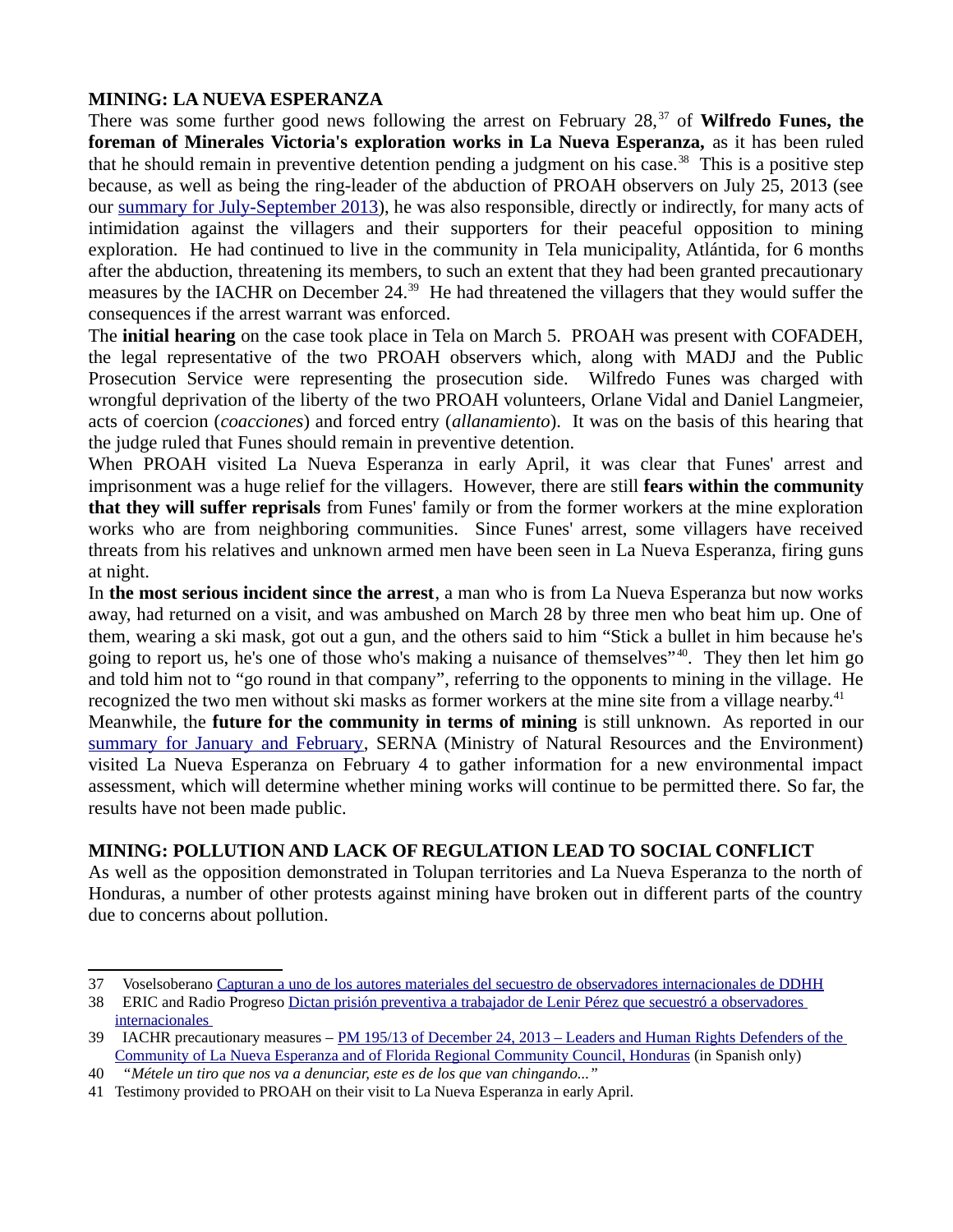#### **El Tránsito, Nacaome, Valle**

In the south of the country, in the department of Valle, **old gold mine-workings from the 19th century have been reactivated** by people from a neighboring community with the permission of the mines' owners, the Valle family. The villagers are concerned not only about the use of dynamite, which they fear will destabilize their homes, as the old workings are in some cases only a few meters away, but also about the contamination of the water supply, potentially affecting 8 communities. In February, they began guarding the entrance to the workings to prevent the miners from entering.<sup>[42](#page-8-0)</sup>

**CEHPRODEC** (Honduran Center for the Promotion of Alternative Development) has been supporting the community, and accompanied members to the Public Prosecution Service on March 10 so that they could file another formal complaint, given the authorities' failure to act on the complaint lodged a month before. In addition, CEHPRODEC held a forum in El Tránsito on March 19 (accompanied by PROAH**)** to inform villagers about legal measures that could be taken to stop the mining, as well as basic protection measures that the community's leaders could take, given the potential for violence.

Although there have been some visits by the authorities, including a number of officials who arrived on March 25 to take water samples to measure the level of contamination,<sup>[43](#page-8-1)</sup> the situation deteriorated in **early April**. The Valle family has brought in security guards who claim that the villagers have threatened them, while the villagers claim that the guards have shot at them. As at April 6, three members of the state security forces were stationed at the mine workings, apparently to maintain order.<sup>[44](#page-8-2)</sup>

In terms of the **legality of reactivating the mine-workings**, the Mayor of Nacaome, Victor Manuel Flores, has stated that the municipality has not given a license to the Valles to exploit the mines. However, it now appears that the family was given permission by Cerro Sur, which according to Pedro Landa of CEHPRODEC, has had a mining concession in the area since 1898. The concession is apparently still valid, as the company has continued to pay the land rent (*canon territorial*) for it, at a ludicrously low 25 cents per hectare. Nonetheless, according to Pedro Landa, the reactivation of the mines is illegal as the community has not been consulted.<sup>[45](#page-8-3)</sup>

The case raises questions about the regulatory framework governing mining, as well as its enforcement. The **problem of unregulated artisanal mining** is particularly acute and widespread in the south of the country  $-$  for example, in the municipalities [El Corpus and Yusguare,](http://www.latribuna.hn/2014/03/22/contaminadas-vertientes-de-agua-de-el-corpus-y-yusguare/) Choluteca, where communities are complaining about the contamination of water supplies by mercury and waste from gold-mining. (See also the study *No [Todo lo que Brilla es Oro](https://docs.google.com/file/d/0B31oOteWV4PVcUJhbXpjVUxLZGM/edit?pli=1)* (All that Glitters is not Gold), a study of mining in Choluteca and Valle).

## **El Níspero, Santa Bárbara**

On March 24, **dozens of people from the community of** Santa Cruz set up a road block for several hours, demanding the closure of a mine which, as well as resulting in woodland being cut down, they believe has caused contamination of water supplies and created dust, and through this health problems such as respiratory conditions. They argue that, since the mining company (the name of which is not provided in the newspaper reports) arrived 6 months ago, around 2,000 people have begun to suffer health problems. Following negotiations with the authorities, including the local mayor, they will now take out a legal case against the company to ensure that it ceases to contaminate water sources, which supply dozens of communities.<sup>[46](#page-8-4)</sup>

<span id="page-8-0"></span><sup>42</sup> La Prensa [Conflicto en el sur de Honduras por reactivación de minas](http://www.laprensa.hn/honduras/regionales/626422-98/conflicto-en-el-sur-de-honduras-por-reactivacion-de-minas)

<span id="page-8-1"></span><sup>43</sup> El Heraldo [Fiscalía investiga denuncia sobre reactivación de minas](http://www.elheraldo.hn/content/view/full/229927)

<span id="page-8-2"></span><sup>44</sup> El Heraldo [Temen perder vidas humanas por conflicto de minera](http://www.elheraldo.hn/content/view/full/233168)

<span id="page-8-3"></span><sup>45</sup> ERIC and Radio Progreso [Se agudiza situación de comunidades que se oponen a industria extractiva](http://radioprogresohn.net/index.php/comunicaciones/noticias/item/846-se-agudiza-situaci%C3%B3n-de-comunidades-que-se-oponen-a-industria-extractiva)

<span id="page-8-4"></span><sup>46</sup> La Tribuna [Enardecidos pobladores rechazan presencia de minera](http://www.latribuna.hn/2014/03/26/enardecidos-pobladores-rechazan-presencia-de-minera/)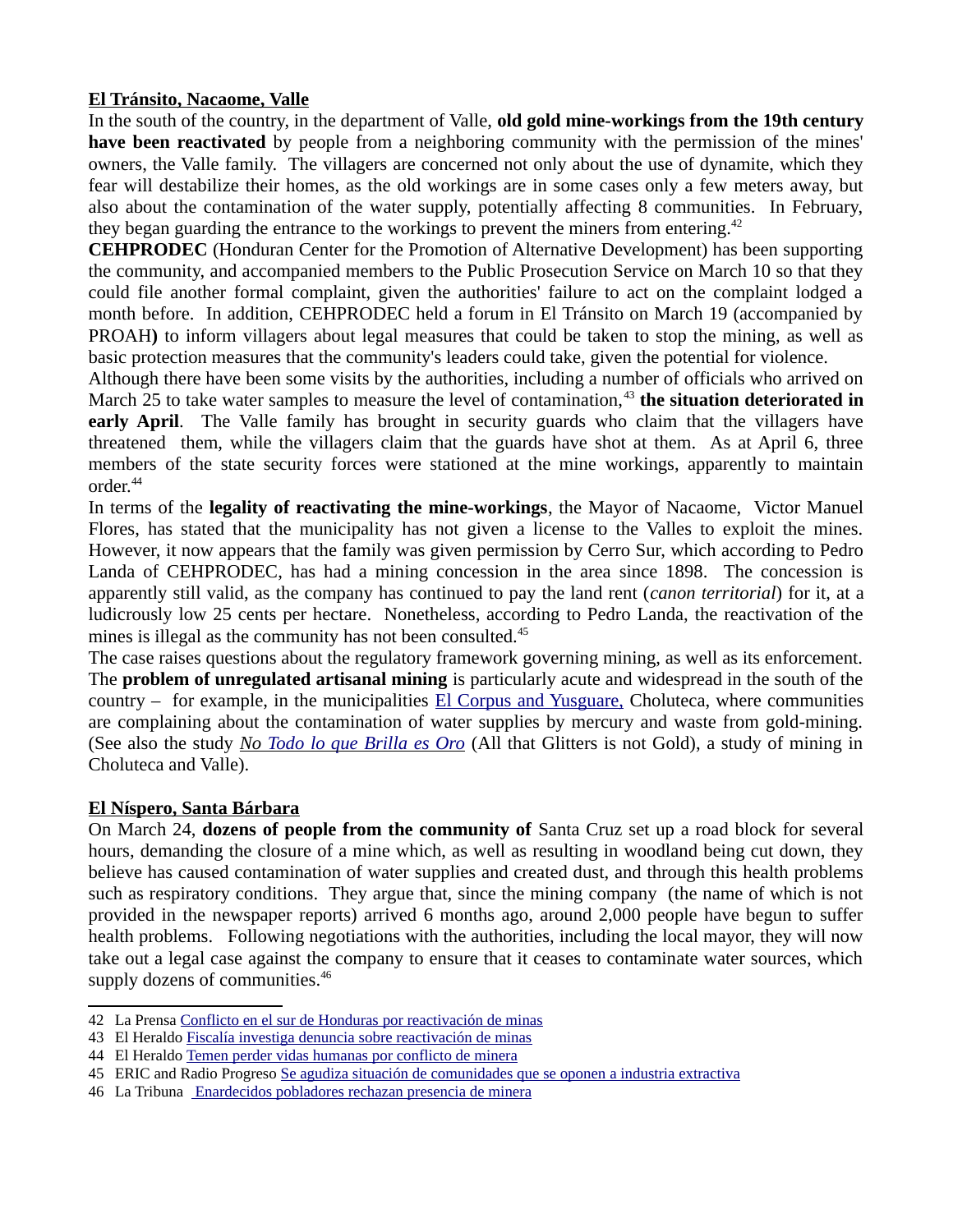**LAND DISPUTES: CAHSA SUGAR COMPANY – HUMAN RIGHTS LAWYER ARRESTED** Front Line Defenders issued an [urgent action](https://www.frontlinedefenders.org/node/25347) on the behalf of **Marlen Cruz Licona**, **a human rights lawyer arrested due to her work in support of MOCSAM** (Campesino Movement of San Manuel Cortés). Marlen Cruz was arrested on March 8 in Choluteca, and two days later brought before a court in San Pedro Sula, where she was accused of 'usurpation' of land, theft of state property and aggression against police officers. She was ordered to sign on every 15 days and not to approach the land where the alleged crimes took place. The next hearing is scheduled for April.

**The charges apparently relate to a take-over by MOCSAM of land disputed with CAHSA (the Honduran Sugar Company)** in June 2012. Marlen Cruz, who is a legal representative with CODEH (Committee for the Defense of Human Rights), has said that she has never incited anyone to take over land - her only connection with the take-over was to go the police station after the violent eviction of the campesinos on the 12th (see [our summary for June 2013\)](http://www.friendshipamericas.org/sites/default/files/Monthly%20summary%20-%20June%202013-1.pdf) to ask for the names and details of those held in detention, to ensure that they were not ill-treated.<sup>[47](#page-9-0)</sup> The authorities claim that, during the takeover, she told the campesinos to attack DNIC agents, who were gathering intelligence on it, hence the charge of 'aggression against police officers'.<sup>[48](#page-9-1)</sup>

The coalition Alliance for Human Rights (*Alianza por los Derechos Humanos*), which includes CODEH, expressed concern at the arrest, and its implications for other lawyers who choose to support campesinos and social movements, stating that it represented **the criminalization of social protest and the persecution of human rights defenders**. [49](#page-9-2)

Marlen Cruz's treatment has **close parallels with the case of Magdalena Morales**, regional secretary of the CNTC (National Farmworkers' Federation) for Yoro, who was arrested in July 2013 and charged with 'usurpation' for her support for campesinos locked in a land dispute with AZUNOSA, which along with CAHSA, are the two major sugar companies in the Sula Valley (see our [summary for January and](http://hondurasaccompanimentproject.files.wordpress.com/2014/03/2014jan-feb-summary-final.pdf) [February 2014\)](http://hondurasaccompanimentproject.files.wordpress.com/2014/03/2014jan-feb-summary-final.pdf). Both companies had land confiscated by INA (National Agrarian Institute) in May 2012 for exceeding the legal limit on the area of holdings in the Valley, which it then assigned to campesino groups. As with AZUNOSA, CAHSA then managed to have the ruling reversed, a decision which the campesinos dispute. The conflict between CAHSA and MOCSAM is, if anything, more bitter than that between AZUNOSA and campesino members of the CNTC. On May 17, 2013, 500 members of MOCSAM had held a demonstration to lay claim to a plot of land and were shot at by CAHSA security guards, who killed two of them and seriously injured two more. Three days later, a member of MOCSAM was murdered, shot in the back as she neared her house<sup>[50](#page-9-3)</sup>. All three murders remain in impunity.

**CODEH has expressed surprise that the authorities have decided to arrest Marlen Cruz now**, given that the warrant dates from June 2013, and since then she has played a prominent role in the recent elections and has left the country several times.<sup>[51](#page-9-4)</sup> The arrest follows hard on the heels of the provisional dismissal of the charges against Magdalena Morales, on February 14.

<span id="page-9-0"></span><sup>47</sup> ERIC and Radio Progreso [Estado hondureño recrudece persecución contra defensores y defensoras de derechos](http://radioprogresohn.net/index.php/comunicaciones/noticias/item/793-estado-hondure%C3%B1o-recrudece-persecuci%C3%B3n-contra-defensores-y-defensoras-de-derechos-humanos)  [humanos](http://radioprogresohn.net/index.php/comunicaciones/noticias/item/793-estado-hondure%C3%B1o-recrudece-persecuci%C3%B3n-contra-defensores-y-defensoras-de-derechos-humanos) 

<span id="page-9-1"></span><sup>48</sup> El Libertador [Honduras: decretan medidas sustitutivas a defensora de derechos humanos](http://www.ellibertador.hn/?q=article/honduras-decretan-medidas-sustitutivas-defensora-de-derechos-humanos)

<span id="page-9-2"></span><sup>49</sup> ERIC and Radio Progreso [Estado hondureño recrudece persecución contra defensores y defensoras de derechos](http://radioprogresohn.net/index.php/comunicaciones/noticias/item/793-estado-hondure%C3%B1o-recrudece-persecuci%C3%B3n-contra-defensores-y-defensoras-de-derechos-humanos)  [humanos](http://radioprogresohn.net/index.php/comunicaciones/noticias/item/793-estado-hondure%C3%B1o-recrudece-persecuci%C3%B3n-contra-defensores-y-defensoras-de-derechos-humanos) 

<span id="page-9-3"></span><sup>50</sup><https://www.amnesty.org/en/library/info/AMR37/003/2013/en>

<span id="page-9-4"></span><sup>51</sup> El Libertador [Honduras: decretan medidas sustitutivas a defensora de derechos humanos](http://www.ellibertador.hn/?q=article/honduras-decretan-medidas-sustitutivas-defensora-de-derechos-humanos)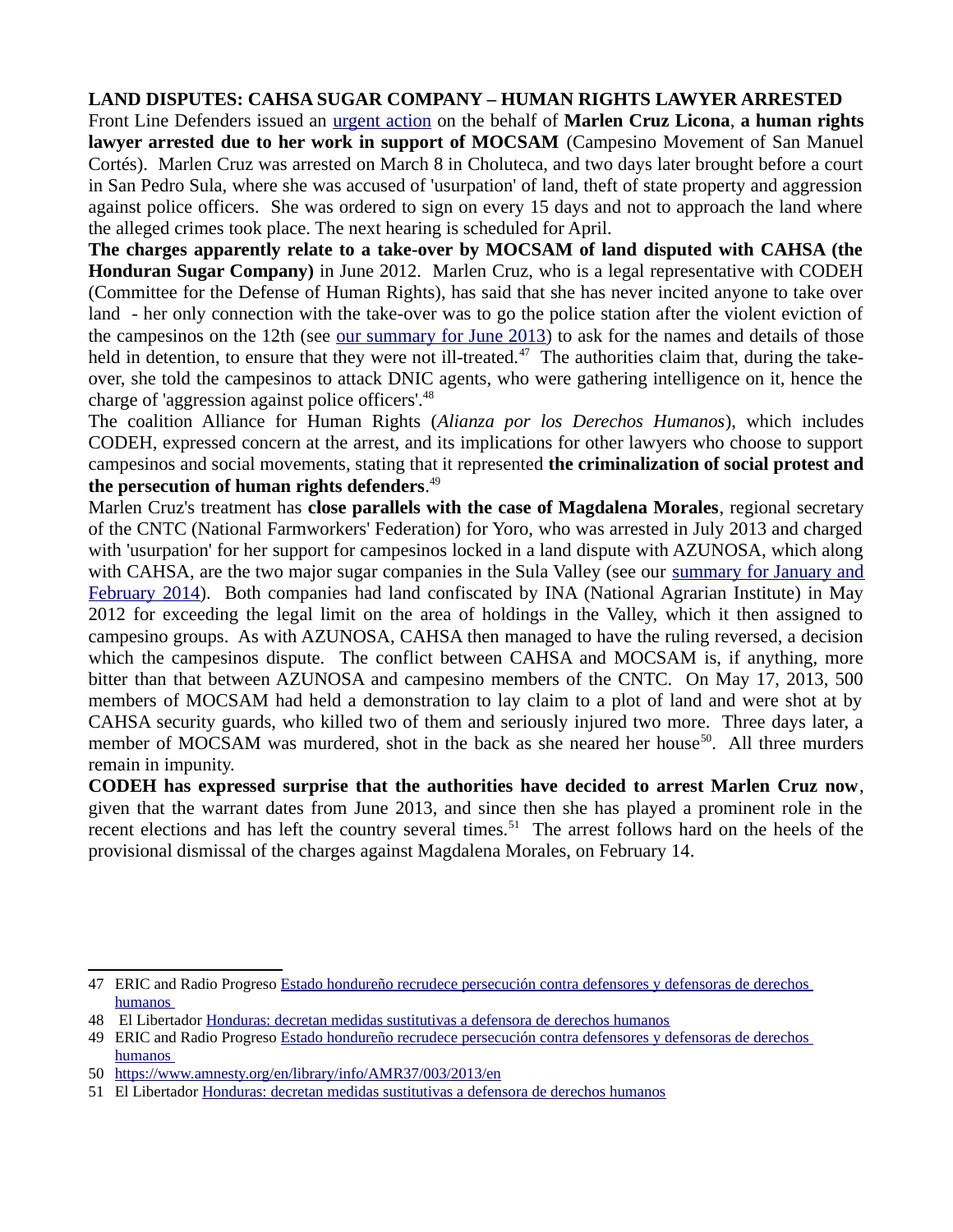#### **LAND DISPUTES: MURDER OF TWO CAMPESINO WOMEN IN PIMIENTA, CORTES**

On March 27, two women campesino leaders were shot dead in the municipality of Pimienta, Cortés, about 25 kilómetros from San Pedro Sula. The women were named as Alma Yanet Díaz and Uberlinda Castellanos Vijil, both members of the Bellavista campesino cooperative. They were murdered on land which had been assigned to it by INA a number of years before. According to fellow members of the cooperative, representatives of a bank were disputing the ownership of the land, and had brought materials onto it to build houses. Police have arrested a 55-year-old man in connection with the murders.<sup>[52](#page-10-0)</sup>

## **LAND DISPUTES: BAJO AGUÁN**

On March 13, the Bajo Aguán Permanent Human Rights Observatory presented its **First Report on Violent Deaths caused by the Land Conflict in the Bajo Aguán[53](#page-10-1)** to Rigoberto Chang Castillo, Minister for Human Rights, Justice, Governance and Decentralization. According to the report, between 2008 and 2013 there were 123 murders and 6 forced disappearances. Campesinos represented by far the biggest category of victims (91, including 1 woman, and 2 forced disappearances), followed by security guards (14 of which 4 were forced disappearances), landowners (7), soldiers (1), police officers (1). Most of the campesinos (76) died of gunshot wounds. These deaths include those from 12 massacres (defined as killings of 3 people or more), with in one case 11 victims. As might be expected, the municipalities with the highest number of murders were Tocoa, with 68 and Trujillo with  $42.^{54}$  $42.^{54}$  $42.^{54}$ 

The publication of the report coincides with the establishment of the special unit with the mandate to investigate and bring to justice those responsible for all violent deaths in the Aguán region (reported in our [summary for January and February 2014\)](http://hondurasaccompanimentproject.files.wordpress.com/2014/03/2014jan-feb-summary-final.pdf). The unit, to be known as **UMVIBA (Bajo Aguán Violent Deaths Unit)** formally entered into operation on March 3, with 15 detectives from various sections of the national police force and several public prosecutors.<sup>[55](#page-10-3)</sup> The establishment of UMVIBA was greeted with some caution by campesino groups within the Bajo Aguán, including the Observatory itself, which called for transparency in its investigations.<sup>[56](#page-10-4)</sup>

Meanwhile, the violence continues, with **the sons of campesino leaders increasingly the target**. On March 29, **José David Ramírez, son of Raúl Ramírez, treasurer for MUCA** (Aguán Unified Campesino Movement) was pursued by soldiers wearing ski-masks. The incident occurred at 6.30 pm when José Ramírez was in the community of Lempira, outside Tocoa, having just visited his grandmother there. He stopped to chat with a couple of friends when the soldiers got off a vehicle and began to threaten the three of them. Shortly afterwards, one of the soldiers shot at Ramírez who fled to hide on farmland. He was pursued by at least a dozen soldiers in a police patrol vehicle and four on motorbikes. When they failed to find him, they forced one of his friends to get into the vehicle and show them where José Ramírez lived. When they found the house closed up, they kicked the door down. Fortunately the family had moved some months before.<sup>[57](#page-10-5)</sup>

This incident follows the murder on February 8 of **Walter Geovanny Sevilla** and the wounding of Wilmer Joel Sevilla who were cousins, and both sons of well-known leaders of the San Esteban Cooperative, in the municipality of Trujillo (see our summary for January and February 2014), as well as that of **Lenin Castañeda** (see 'Lawyers' below).

<span id="page-10-0"></span><sup>52</sup> La Prensa [Ultiman a dos mujeres líderes de campesinos en Pimienta](http://www.laprensa.hn/sucesos/policiales/631168-96/ultiman-a-dos-mujeres-lideres-de-campesinos-en-pimienta)

<span id="page-10-1"></span><sup>53</sup> *Primer Informe de Muertes Violentas provocadas por el conflicto agrario en el Bajo Aguán-* not on-line as at April 10.

<span id="page-10-2"></span><sup>54</sup> Hondudiario [Presentan primer informe sobre muertes violentas en Bajo Aguán](http://hondudiario.com/?q=node/7455)

<span id="page-10-3"></span><sup>55</sup> Conexihon [Unidad especializada investigará asesinatos en el Aguán](http://conexihon.info/site/noticia/derechos-humanos/derechos-humanos-conflicto-agrario-y-minero/unidad-especializada)

<span id="page-10-4"></span><sup>56</sup> ERIC and Radio Progreso [Exigen transparencia en investigación de muertes de campesinos en el Bajo Aguán](http://radioprogresohn.net/index.php/comunicaciones/noticias/item/798-exigen-transparencia-en-investigaci%C3%B3n-de-muertes-de-campesinos-en-el-bajo-agu%C3%A1n)

<span id="page-10-5"></span><sup>57</sup> MUCA Statement via [http://www.hondurastierralibre.com](http://www.hondurastierralibre.com/) HONDURAS: Militares dan persecución a hijo de líder [campesino de MUCA en el Bajo Aguán](http://www.hondurastierralibre.com/2014/03/honduras-militares-dan-persecucion-hijo.html)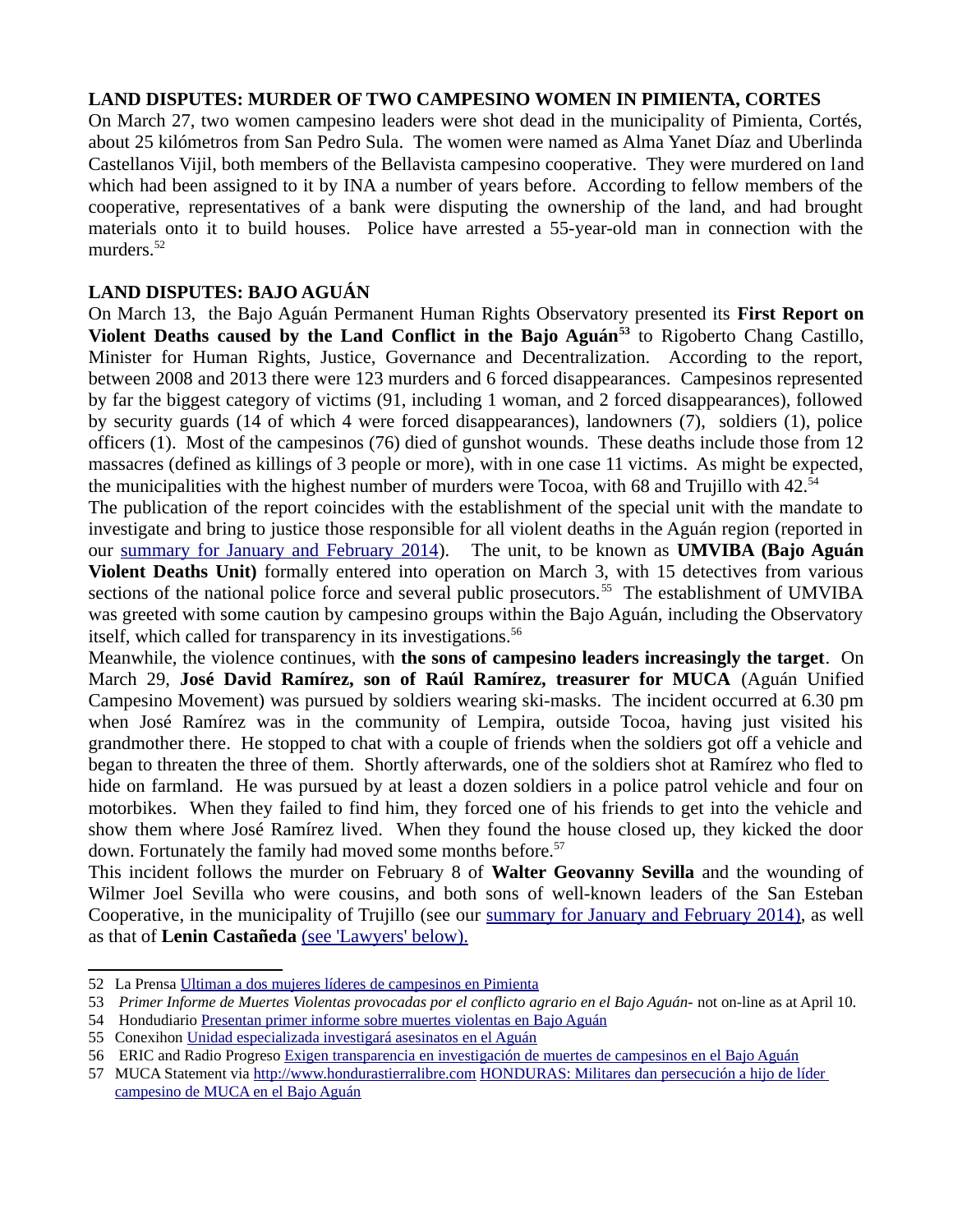## **LAWYERS**

A grim milestone was reached with the murders of a judge and a lawyer, both on March 14. **They bring to a hundred the number of legal professionals killed in Honduras over the last 10 years, [58](#page-11-0)** and to three the number murdered this year, one fewer than the previous quarter.

The judge, **Lenin Castañeda**, was a justice of the peace (*juez de paz*) in Iriona, and was sitting in his car in front of the gate to his home in the center of Tocoa when he was shot dead by several men in a pick-up, at 9.40 am. He was the **son of Adolfo Castañeda, a founder of MUCA.[59](#page-11-1)**

The other victim, **José Nicolás Bernardez,** was also shot dead in his car, by men on a motorbike at 7.40 am, while he was driving through San Pedro's Cabañas neighborhood after dropping his daughter off at school. He had been a **candidate for the LIBRE party**, for Cortés department, and was currently on the party's legal committee. He was a private lawyer, who dealt with some criminal cases. His colleagues stated that they could not think of a motive for his killing and nobody was aware of his having received threats. $^{60}$  $^{60}$  $^{60}$ 

**Juan Orlando Hernández's immediate** [response](http://www.tiempo.hn/sucesos/noticias/juan-orlando-pide-a-los-abogados-que-se-cuiden?utm_source=sucesosTab&utm_medium=page&utm_campaign=tabs) was to state that it was a reaction by criminals to his government's war on crime, when neither the perpetrators nor the motives were known in either case. He asked lawyers to 'take care' and seek help from the state if they felt under threat.

#### **JOURNALISTS**

On March 25, **three men were convicted of the murder of Alfredo Villatoro**, the well-known journalist who hosted a show on radio HRN and coordinated its programming. He was [found dead near](http://en.rsf.org/honduras-journalist-and-rights-activist-09-05-2012,42590.html) [Tegucigalpa on 15 May 2012,](http://en.rsf.org/honduras-journalist-and-rights-activist-09-05-2012,42590.html) six days after being kidnapped from his home. A [Tegucigalpa criminal](http://en.rsf.org/honduras-unprecedented-wave-of-arrests-in-29-05-2012,42685.html) [court convicted](http://en.rsf.org/honduras-unprecedented-wave-of-arrests-in-29-05-2012,42685.html) Marvin Alonso Gómez and two brothers, Osman Fernando and Edgar Francisco Osorio Argujo, on 25 March, exactly 22 months after their arrest on 25 May 2012. The evidence included DNA identification and records of calls to Villatoro's family demanding a ransom. Sentencing will take place on 25 April. According to the judges in charge of the case, the three men could receive sentences ranging from 40 years to life imprisonment under article 192 of the penal code. The conviction was welcomed by **Reporters without Borders**, who also urged the authorities "to show the same commitment to resolving all crimes of violence against journalists, in order to end the impunity that has become the norm."[61](#page-11-3) An [article by El Heraldo](http://www.elheraldo.hn/Secciones-Principales/Sucesos/Misterios-sin-responder-en-el-caso-Villatoro) points to **a number of questions still unanswered about the kidnapping**, such as whether there were others involved, including someone who masterminded the kidnapping, why the alleged perpetrators left so many clues which would lead to their conviction, and why Villatoro was dressed in police uniform when his body was found.

A couple of weeks earlier, on March 13, there was a further conviction in the murder and kidnapping of another journalist, **Aníbal Barrow**, a presenter for TV Globo. As with Alfredo Villatoro, the killing had been notable not only for the high profile of the journalist, but also because of the macabre treatment of the body after death – in Aníbal Barrow's case, although he was murdered shortly after being kidnapped on 24 June, his body was apparently not discovered until 9 July, dismembered and partly burnt. There were many rumors circulating that in fact his body was in the car when it was found by the police the day of the kidnapping, as well as other potentially suspicious circumstances surrounding his death (see <u>our summary July – September 2013</u>). The latest person to be convicted is Gabriel Armado Castellanos Pérez, 18 years old, who will serve a maximum of eight years'

<span id="page-11-0"></span><sup>58</sup> Based on [figures from Honduran Lawyers' Association](http://www.tiempo.hn/portada/noticias/96-abogados-asesinados-en-los-ultimos-nueve-anos) (*Colegio de Abogados de Honduras*), which put the number of lawyers killed since 2004 at 96 on December 10, 2013, which was followed by a further murder in December, as well as the three this year.

<span id="page-11-1"></span><sup>59</sup> Conexihon [Aguán: Cinco abogados asesinados en los últimos tres años](http://conexihon.hn/site/noticia/derechos-humanos/derechos-humanos-ddhh/agu%C3%A1n-cinco-abogados-asesinados-en-los-%C3%BAltimos-tres)

<span id="page-11-2"></span><sup>60</sup> La Prensa [La Policía investiga el asesinato de dos abogados en Honduras](http://www.laprensa.hn/sucesos/policiales/581026-96/la-policia-investiga-el-asesinato-de-dos-abogados-en-honduras)

<span id="page-11-3"></span><sup>61</sup> Reporters without Borders [Three men convicted of kidnapping and killing journalist in 2012](http://en.rsf.org/honduras-three-men-convicted-of-kidnapping-28-03-2014,46054.html)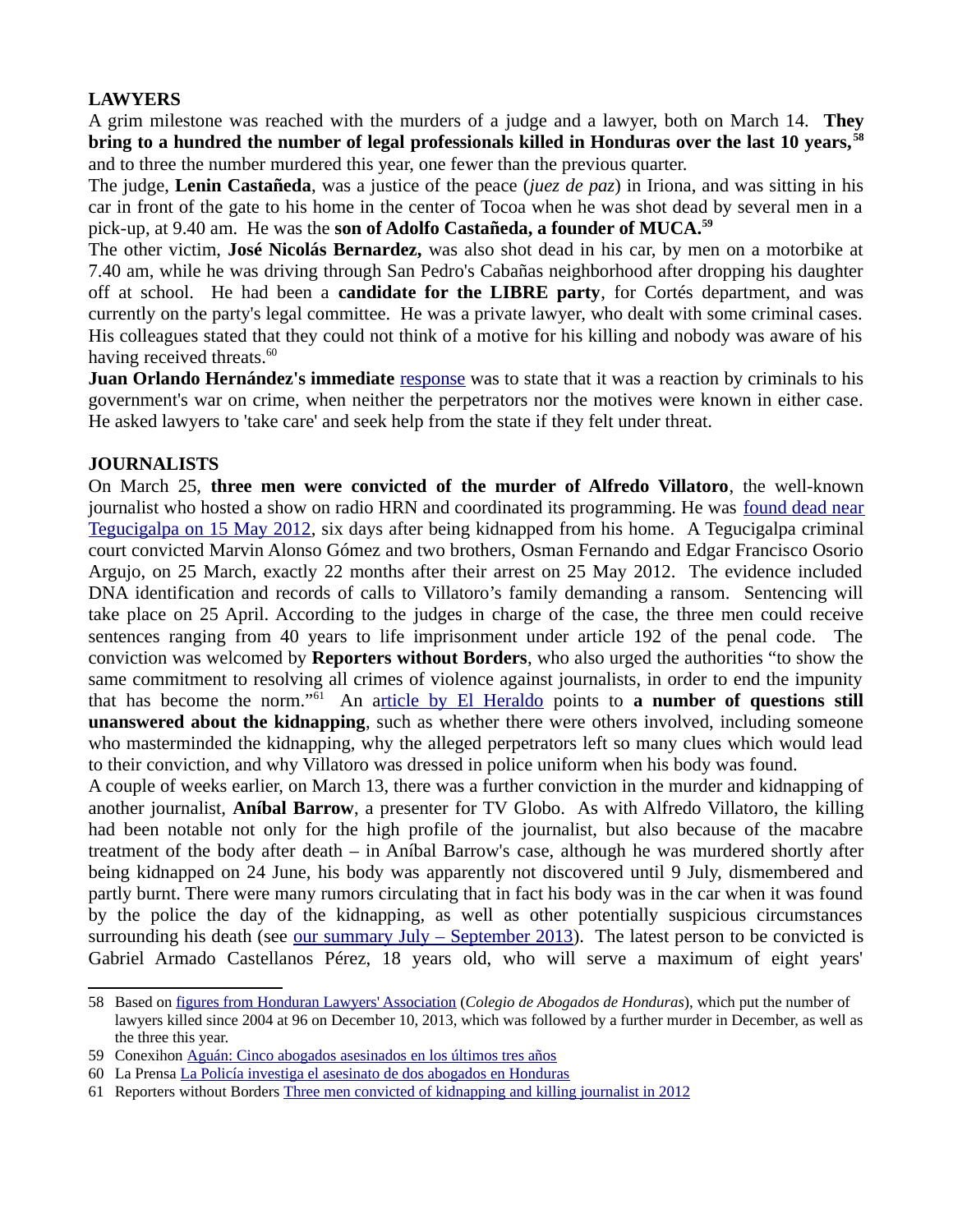imprisonment as he was a minor when he committed the crime. He apparently shot the journalist in the car who, as he was dying, was shot by someone else. That brings to five the number of people imprisoned for Aníbal Barrow's murder, while three more are on the run. $62$  As with Villatoros' case, there is still the unanswered question of who masterminded the murder. The accused have stated that it was a drug trafficker who contracted them, but there has also been speculation that it was a political killing, given that the journalist had stated his allegiance to LIBRE shortly before his murder.

#### **WITHDRAWAL OF NGOS' LEGAL STATUS**

On February 28, URSAC (Civil Associations Registration and Monitoring Unit) had issued a decree **withdrawing the legal status from 5,429 NGOs** – which would have meant their closure - because of their failure to submit annual reports within a 30-day deadline. The NGOs affected included the freedom of expression organization C-Libre, FIAN Honduras, CEM-H (Center for Women's Studies-Honduras), the publisher Editorial Guaymuras, Forum Syd Honduras (a Swedish NGO), MAO (Olancho Environmental Movement), *Red* COMAL (Alternative Community Marketing Network), and around 2,000 local education associations. Many of the NGOs said that they had in fact submitted their reports in time.<sup>[63](#page-12-1)</sup>

In response to expressions of concern nationally and internationally, including a [visit to C-Libre's](http://conexihon.info/site/noticia/libertad-de-expresi%C3%B3n/alto-comisionado-de-los-derechos-humanos-de-las-naciones-unidas-visita) [offices](http://conexihon.info/site/noticia/libertad-de-expresi%C3%B3n/alto-comisionado-de-los-derechos-humanos-de-las-naciones-unidas-visita) by Efraín Pérez, International Advisor for the UN High Commissioner for Human Rights, the government issued an apology and sacked URSAC's director. Rigoberto Chang Castillo, Minister of Human Rights, Justice, Governance and Decentralization, which has responsibility for URSAC, said that he would ensure that the staff received better training and records were computerized to avoid a similar situation in the future. The deadline was extended for a further 30 days for those NGOs which had not managed to get their returns in<sup>[64](#page-12-2)</sup> (now extended for a further 60 days as, according to URSAC, only 500 NGOs have so far complied).<sup>[65](#page-12-3)</sup>

<span id="page-12-0"></span><sup>62</sup> El Tiempo [Ocho años de cárcel para asesino de Aníbal Barrow](http://www.tiempo.hn/portada/noticias/ocho-anos-de-carcel-para-asesino-de-anibal-barrow)

<span id="page-12-1"></span><sup>63</sup> Defensoresenlinea [Arremetida de la dictadura JOH contra las ONG's](http://www.defensoresenlinea.com/cms/index.php?option=com_content&view=article&id=3019:arremetida-de-la-dictadura-joh-contra-las-ongs&catid=54:den&Itemid=171) 

<span id="page-12-2"></span><sup>64</sup> Conexihon [Gobernación se disculpa ante ONGs por publicación de cancelación de Personerías Jurídicas](http://conexihon.hn/site/noticia/libertad-de-expresi%C3%B3n/gobernaci%C3%B3n-se-disculpa-ante-ongs-por-publicaci%C3%B3n-de-cancelaci%C3%B3n-de-0)

<span id="page-12-3"></span><sup>65</sup> La Tribuna [De 11 mil ONG´s solo 500 presentan informes financieros](http://www.latribuna.hn/2014/03/29/de-11-mil-ongs-solo-500-presentan-informes-financieros/)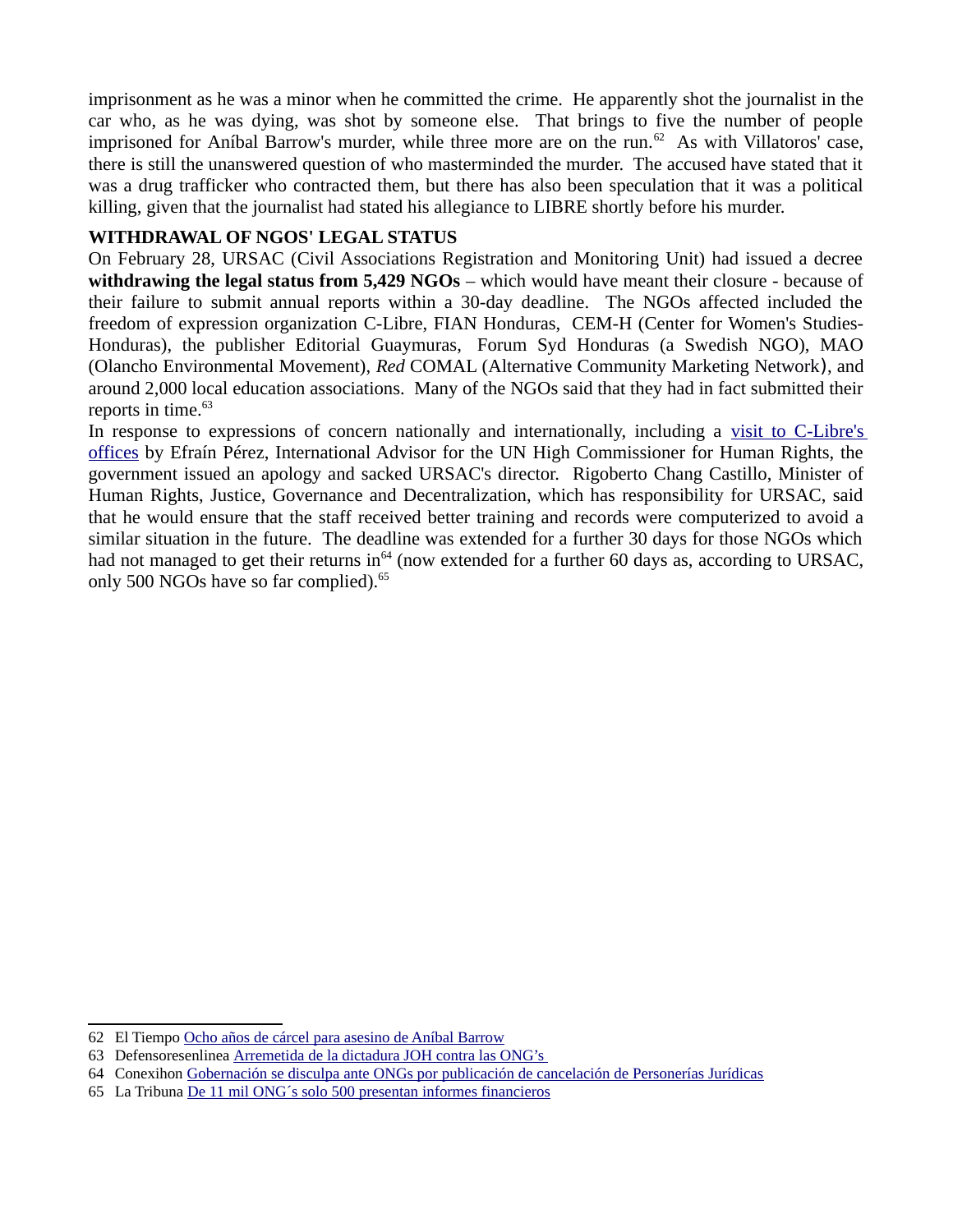#### **ANNEXE**

#### **INTER-AMERICAN COMMISSION ON HUMAN RIGHTS** – **HEARINGS MARCH 2014**

During the 150th period of sessions of the Inter-American Commission on Human Rights (IACHR), from 20 March to 4 April, 2 hearings were held specifically on Honduras, on March 25 – on the democratic rule of law and on the PEN/University of Toronto report [Honduras: Journalism in the](http://webmail.tiscali.co.uk/cp/ps/Mail/ExternalURLProxy?d=tiscali.co.uk&u=jillpowis&url=http://pen-international.us2.list-manage.com/track/click!!u~~9ad2826722a998e8a63b0772f%5E%5Eamp;id~~744d3951ed%5E%5Eamp;e~~0ce62babe2&urlHash=2.8537415986269636E91) [Shadow of Impunity.](http://webmail.tiscali.co.uk/cp/ps/Mail/ExternalURLProxy?d=tiscali.co.uk&u=jillpowis&url=http://pen-international.us2.list-manage.com/track/click!!u~~9ad2826722a998e8a63b0772f%5E%5Eamp;id~~744d3951ed%5E%5Eamp;e~~0ce62babe2&urlHash=2.8537415986269636E91) Honduras also featured briefly in thematic hearings on human rights defenders and drugs policy. Summaries of these hearings are set out below, based on videos and audios of the hearings $^{66}$  $^{66}$  $^{66}$  and other sources  $.^{67}$  $.^{67}$  $.^{67}$ 

## **Situation of the Democratic Rule of Law in Honduras**

**CEJIL** (Center for Justice and International Law) as well as the Honduran NGOs **ERIC** (Team for Reflection, Investigation and Communication) and **AJD** (Association of Judges for Democracy) gave testimony at the hearing, focusing on the impact of the coup and recent legislative decisions on the rule of law, which they argued had had grave repercussions for human rights in the country.

They pointed to alarming levels of homicide and impunity. For example, so far in 2014, there had been 18 massacres in Honduras (defined as murders of 3 people or more), and 84 minors had been murdered in February alone. In terms of public security measures, they pointed to three main concerns – the privatization of public security, the lack of a professional, modernized police force, and the militarization of policing. On the first of these, they estimated that in Honduras there were now **75,000-120,000 private security guards,** operating with little or no state control. On the basis of those figures, while there was roughly 1 police officer per 1,103 head of population, the ratio for security guards was closer to 1 per 103 head of population. With regard to state security, they argued that, despite having set up a number of committees and spent \$3 million, **the clean-up of the police force** embarked upon in late 2011 had been a failure.

The petitioners explained that the process of **(re)militarizing the police** started in December 2011 when, in response to the crisis caused by the murder of the UNAH rector's son by police, legislation was passed to allow the military to perform police functions during states of emergency – one of which was declared shortly afterwards and was extended three times. In June 2013, the creation of the TIGRES elite police force was approved by Congress, followed by the Public Order Military Police in August 2013. The petitioners were concerned about the lack of clarity about the role of these police forces. Two Commissioners, the IACHR President, **Tracy Robinson, Rapporteur on Honduras,** and **José de Jesús Orozco Henríquez, Rapporteur for Human Rights Defenders,** expressed concern at this development, Tracy Robinson arguing that the term 'military police' was an oxymoron, and pointing out that the IACHR had consistently warned about the use of the military for civilian policing functions, because of their lack of training in this and the potential for human rights abuses. She asked the Honduran government to present its vision of how these police forces were to be deployed. (It did not do so in the short time available at the end of the hearing, but was asked to present any further points in writing).

On the justice system, the petitioners expressed concern at the **absorption of the Ministry of Justice and Human Rights, as well as SEDINAFROH** (Ministry for Indigenous Peoples and Afro-Hondurans) into 'Super-ministries'. The petitioners questioned whether this move would contribute to 'institutional strengthening', as billed, given the sheer number and diversity of subjects covered by these

<span id="page-13-0"></span><sup>66</sup> Available at<http://www.oas.org/es/cidh/audiencias/hearings.aspx?lang=en&session=134&page=1>

<span id="page-13-1"></span><sup>67</sup> See the iACHR's press release No. 35/14 [IACHR Wraps Up its 150th Session](http://www.oas.org/en/iachr/media_center/PReleases/2014/035.asp) for an overview of the hearings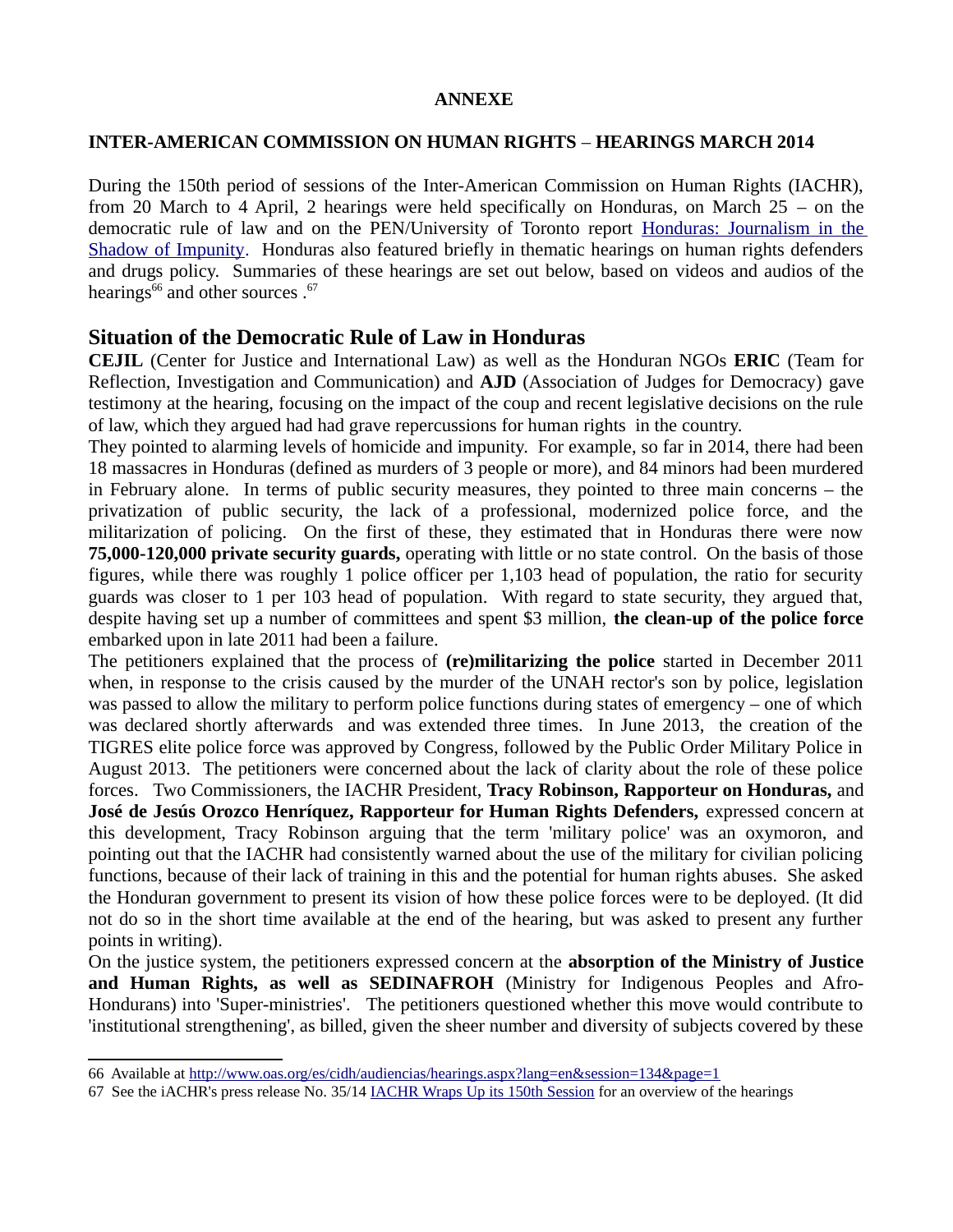new ministries, with fewer ministers to deal with them. The creation of the Ministry of Justice and Human Rights and SEDINAFROH had been welcomed by the IACHR, which had stressed the need for them to be adequately resourced.

**José de Jesús Orozco Henríquez** expressed particular concern at the **suspension of 33 judges** as part of the 'purge' of judicial officials by the Judiciary Council (*Consejo de la Judicatura*), which entered into operation in October 2013. He was concerned that the lack of a transparent, regulated disciplinary process was destabilizing the justice system. AJD stated that it had lodged legal challenges about the suspensions and the use of lie detectors in the 'purging' process – both were still awaiting a ruling.

**The Commissioner expressed similar concerns about the summary transfer of public prosecutors** (such as the 'restructuring' of the human rights section of the Public Prosecution Service headquarters in October, when three human rights prosecutors were transferred – see our [summary for October to](http://www.friendshipamericas.org/sites/default/files/2013%20Oct.NovDec%20HR%20Report.pdf) [December 2013](http://www.friendshipamericas.org/sites/default/files/2013%20Oct.NovDec%20HR%20Report.pdf)**).** He stressed the need for such transfers to be carried out according to objective and transparent procedures – if not, then, as with the suspension of the judges, it introduced instability into the system and undermined the independence of the judiciary, a point emphasized by the IACHR in its recent report Guarantees For The Independence Of Justice Operators.

The transfer of the prosecutors was one of the first acts of Oscar Chinchilla, the Director of Public Prosecutions, whose appointment, along with that of his deputy, Rigoberto Cuellar, was criticized by the petitioners for irregularities in its process and for being essentially political. AJD pointed out that Oscar Chinchilla was the only one of the five judges of the Constitutional Chamber of the Supreme Court not to be dismissed in December 2012 for opposing model cities and measures to clean up the police, mentioned in the IACHR's report.

**The Commissioner, James Cavallaro, Rapporteur on the Rights of Persons Deprived of Liberty**, stated that he found 'very worrying' the **adoption of Decree 56-2013 in May 2013, which makes pretrial detention obligatory for 21 offenses**. He said that it ran counter to everything that the IACHR had been saying about the over-use of this measure, as expressed in the [Report on the Use of](http://www.oas.org/es/cidh/ppl/informes/pdfs/Informe-PP-2013-es.pdf) Pretrial Detention in the Americas, particularly in view of the poor prison conditions in Honduras and other countries, and asked whether the law would be reviewed. The Honduran state replied that it was designed 'to combat organized crime' and that measures were being introduced to improve prison conditions.

## **Reports of Killings of Journalists and Impunity in Honduras**

**PEN International**, **PEN Canada** and the **University of Toronto** presented the findings and recommendations of their joint report, released in January - [Honduras: Journalism in the Shadow of](http://webmail.tiscali.co.uk/cp/ps/Mail/ExternalURLProxy?d=tiscali.co.uk&u=jillpowis&url=http://pen-international.us2.list-manage.com/track/click!!u~~9ad2826722a998e8a63b0772f%5E%5Eamp;id~~744d3951ed%5E%5Eamp;e~~0ce62babe2&urlHash=2.8537415986269636E91) [Impunity.](http://webmail.tiscali.co.uk/cp/ps/Mail/ExternalURLProxy?d=tiscali.co.uk&u=jillpowis&url=http://pen-international.us2.list-manage.com/track/click!!u~~9ad2826722a998e8a63b0772f%5E%5Eamp;id~~744d3951ed%5E%5Eamp;e~~0ce62babe2&urlHash=2.8537415986269636E91) The report examines the surge in violence against journalists who cover organized crime, government corruption and other sensitive issues and who increasingly face threats and lethal attacks with almost complete impunity for the perpetrators. Since June 2009 at least 32 Honduran journalists – most working for the broadcast media – have been killed, yet the vast majority of these killings remain unsolved. **Dina Meza**, the award-winning Honduran journalist and human rights defender, who has been subjected to harassment and threats since 2006, stated, 'To practice journalism in a country with high levels of impunity...is to write with a gun pointed at your head... The situation of freedom of expression in Honduras is under attack and journalists' deaths are an insult'. The representative of the University of Toronto stated that the key findings of the report were grounded in the failure of the Honduran government to meet its legal obligations to protect the right to life, the right to judicial protection and freedom of expression as required by the American Convention of Human Rights. These breaches were the result of its failure to prevent, investigate, punish and provide redress for violence against journalists.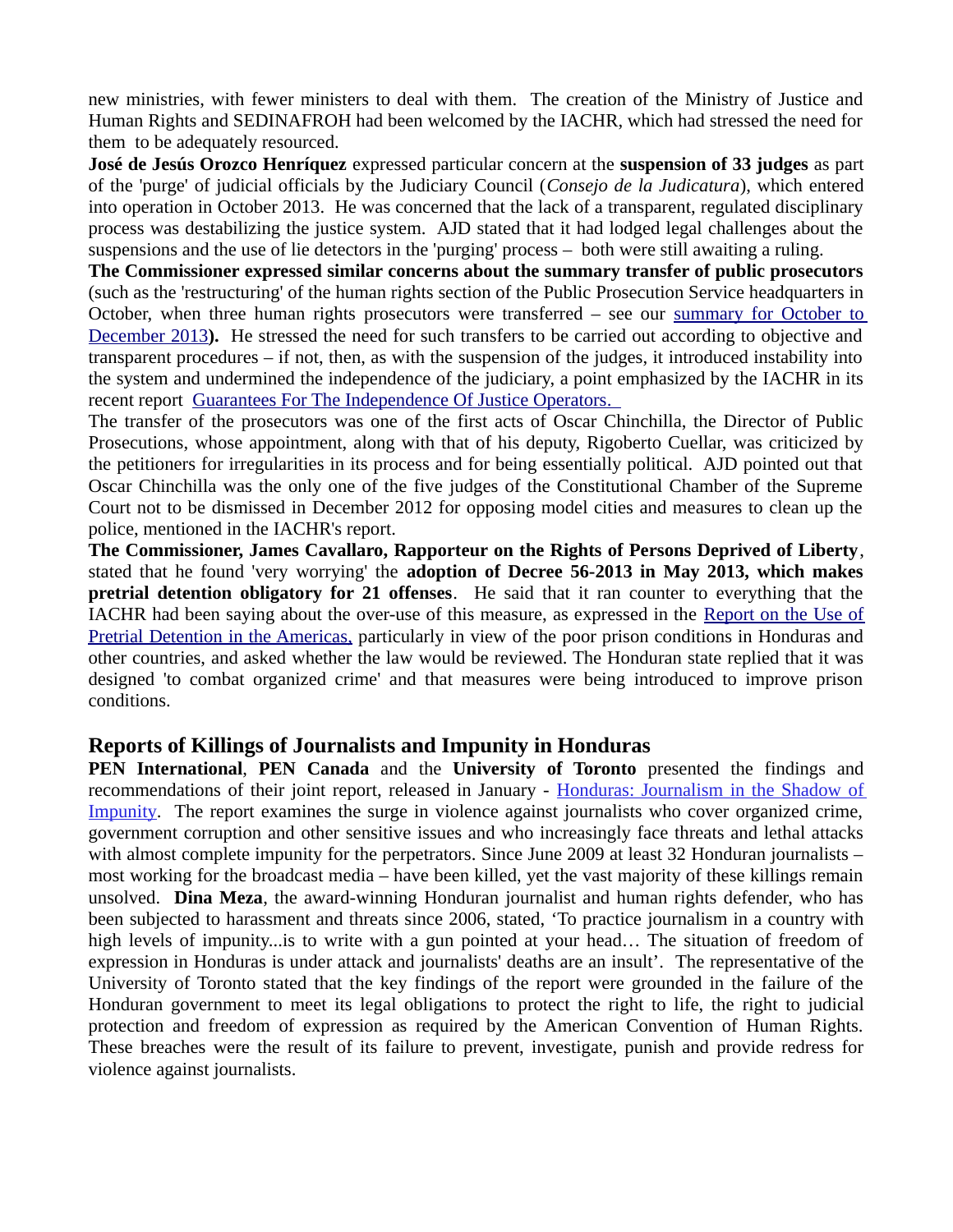Representatives of the **Honduran government** pointed to initiatives such as the new inter-institutional approach to investigations, with the creation of the office to investigate deaths of high social impact, and stated that of the 32 deaths of journalists in the last five years, 10 cases have been brought to court, with four convictions and three cases currently on appeal. The Honduran government suggested that the crimes against journalists were the result of common criminality.

The **Rapporteur for Freedom of Expression, Catalina Botero**, pointed out that in other countries, Governments blamed crimes against journalists on organized crime, and that for this reason, the IACHR strongly recommended that states establish protocols for investigating threats and violence against journalists. She asked whether prosecutors in Honduras were specialized in investigating crimes against journalists. She also offered the support and capacity-building of the IACHR to the Honduran government to train them in doing so. The Government did not respond to this request during the hearing. **Tracy Robinson, Rapporteur on Honduras**, reiterated PEN's specific recommendation that the Honduran government must protect any individual who participated in the hearing.<sup>[68](#page-15-0)</sup>

## **Situation of Human Rights Defenders in the Americas**

COFADEH and ERIC were among the many NGOs listed by the IACHR as petitioners, but those who actually attended the hearing, in addition to CEJIL were from Brazil, Guatemala, Ecuador, Bolivia and Colombia, and therefore the concrete cases cited tended to be from those countries. Again, **impunity** was a major theme, with the failure to investigate and punish the threats and persecution of human rights defenders (HRDs) identified both by the IACHR and the petitioners as the most serious obstacle to their work. In their presentation, the petitioners cited the Amnesty International report '[Transforming](http://www.amnesty.org/en/library/asset/AMR01/006/2012/en/17203aa8-9881-42b5-8635-8be0150c846a/amr010062012en.pdf) [Pain into Hope'](http://www.amnesty.org/en/library/asset/AMR01/006/2012/en/17203aa8-9881-42b5-8635-8be0150c846a/amr010062012en.pdf) on HRDs in the Americas, which stated that the organization had taken action on almost 300 cases of attacks between January 2010 and September 2012. Those directly responsible were convicted in fewer than five of these cases, and in no case was the person who ordered the attacks identified. In the hearing, the petitioners stressed that proper investigation of the attacks giving rise to the **precautionary measures** was vital, and that the IACHR should monitor more actively the form and implementation of national protection mechanisms.

With regard to **Honduras**, the **use of police** to implement the precautionary measures and their abysmal level of training in them (as demonstrated by the Locomapa case) was (yet again) mentioned, as was the state's failure so far to adopt its draft **Law for the Protection of Human Rights Defenders, Journalists, Social Communicators and Justice Operators.** Honduras was also mentioned as one of the countries where **criminalization and stigmatization of HRDS** were being used to hinder their work and reduce their support.

The chair of the hearing, José de Jesús Orozco Henríquez, rapporteur for human rights defenders, said that t**he IACHR was considering producing a report on criminalization** given its increasing prevalence as a strategy to undermine HRDs in the region. He also said that he would consult his colleagues about the possibility of the IACHR organizing a **regional meeting to discuss best practice** in the protection of HRDs.

<span id="page-15-0"></span><sup>68</sup> Summary based on PEN-International press release ['Impunity in Honduras: PEN Writers testify before the Inter-](http://www.pen-international.org/newsitems/impunity-in-honduras-pen-writers-testify-before-inter-american-commission-on-human-rights/)[American Commission on Human Rights'](http://www.pen-international.org/newsitems/impunity-in-honduras-pen-writers-testify-before-inter-american-commission-on-human-rights/) and Human Rights Brief - American University Center for Human Rights and Humanitarian Law [Reports of Killings of Journalists and Impunity in Honduras.](http://hrbrief.org/2014/03/reports-of-killings-of-journalists-and-impunity-in-honduras/) The texts of the petitioners' statements are available at<http://www.pen-international.org/wp-content/uploads/2014/03/Honduras-Statement-1-4-2.pdf>